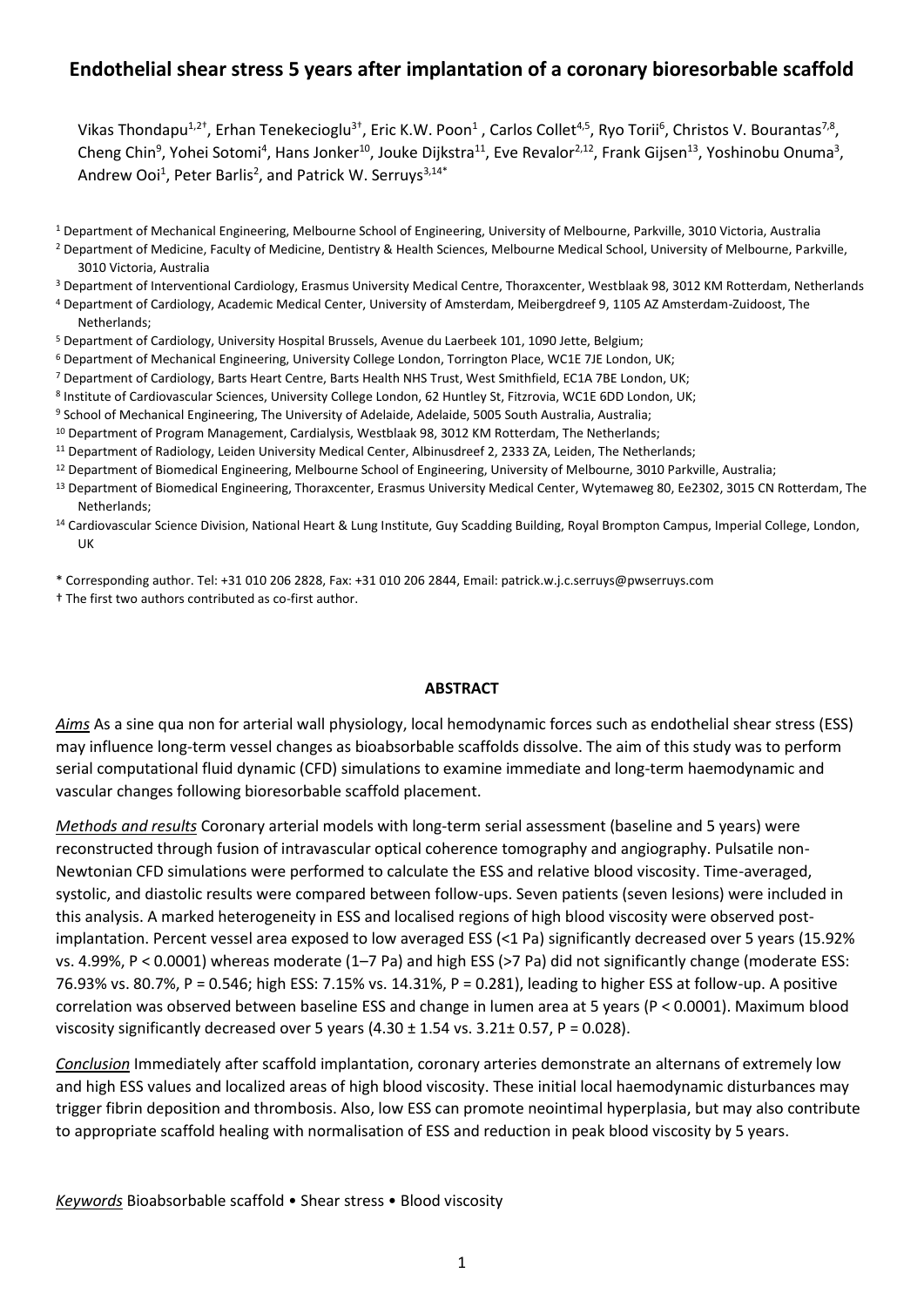# **Introduction**

The fundamental concept of a stent and its complications has not changed greatly since pioneering work in the early 20th century.<sup>1</sup> The technology underlying these devices, however, has undergone great and rapid advances that seem, perhaps, to be accelerating.

Despite excellent clinical outcomes with current generation of metallic drug-eluting stents, their permanent nature remains a theoretical limitation. In that sense, the adoption of bioresorbable materials is one recent leap forward in stent technology. The ideal bioresorbable stent is meant to fulfil a temporary function as a vascular scaffold to aid vessel healing and stabilisation, and then disappear.

The Absorb Bioresorbable Vascular Scaffold (BVS, Abbott Vascular, Santa Clara, CA, USA) has been the most implanted and studied bioresorbable scaffold. The longest-term clinical data currently available indicates 5-year outcomes similar to standard comparator metallic drug-eluting stents.<sup>2,3</sup> Resorption of the Absorb may also be accompanied by a partial and gradual return of normal vasomotion, late lumen enlargement, and plaque stabilisation.<sup>4–8</sup> However, recent evidence from larger trials shows that while rare, late thrombosis occurs more frequently with the Absorb scaffold.<sup>9-</sup>  $11$  There remain many unanswered questions regarding the mechanisms of late scaffold complications, but certain clues may lie in the dynamics of blood flow after scaffolding.

Fluid shear stress exerted by blood flow directly regulates vascular physiology and pathology.12,13 Changes in arterial geometry induced by stent or scaffold placement can significantly change blood flow throughout the vessel,  $14,15$ thereby altering the macro-level shear stress distribution. Individual stent struts may themselves disturb flow at an even smaller scale near the endothelium,<sup>16–19</sup> creating so-called micro-level disturbances. After implantation, such macro- and microlevel flow disturbances may have repercussions not only for the development of scaffold thrombosis and restenosis, but also for appropriate neointimal healing and vessel remodelling.

The aim of this study was to perform serial high-fidelity computational fluid dynamic (CFD) simulations to examine immediate and long-term haemodynamic and vascular changes following bioresorbable scaffold placement.

# **Methods**

# *Patient selection and study design*

Patients with serial imaging from the ABSORB Cohort B clinical trial were retrospectively identified for further computational analysis. The original study design and protocol have been previously described.<sup>20</sup> Patients underwent serial invasive imaging with coronary angiography and optical coherence tomography (OCT) immediately after scaffold implantation and again at 5 years.

Exclusion criteria were lack of two angiographic views separated by >25, excessive vessel foreshortening, suboptimal OCT images, and side branches >2 mm within the scaffold which prohibited 3D reconstruction. Angiography and OCT images from each time point were fused to reconstruct 3D models of the scaffolded artery at baseline and 5 years. Computational fluid dynamic analysis was then performed to calculate endothelial shear stress (ESS) and local blood viscosity at baseline and 5 years.

#### *Image acquisition and data analysis*

Optical coherence tomography is an intravascular imaging technique providing high-resolution (10–20 m) crosssectional images of coronary arteries and scaffolds.<sup>21</sup> Optical coherence tomography was performed immediately after scaffold implantation and at 5 years in all treated coronary arteries using a frequency-domain OCT system (C7-XR or C8XR OCT Intravascular Imaging System; St. Jude Medical, St. Paul, MN, USA). All image acquisitions were performed using non-occlusive contrast flushing according to standard guidelines.<sup>21</sup> Angiography was performed as previously described.<sup>20</sup>

#### *Three-dimensional arterial reconstruction*

For each time point, OCT and angiography were fused to reconstruct patient-specific 3D models of the scaffolded artery at baseline and 5 years (Figure 1).<sup>22</sup> Briefly, dual plane end-diastolic angiographic images (orthogonal views >25 difference) were used to extract the 3D luminal centreline (QAngio XA 3D, Medis Specials Bv, Netherlands). The radiopaque scaffold markers and side branches were used as landmarks to co-register angiography with OCT. The OCT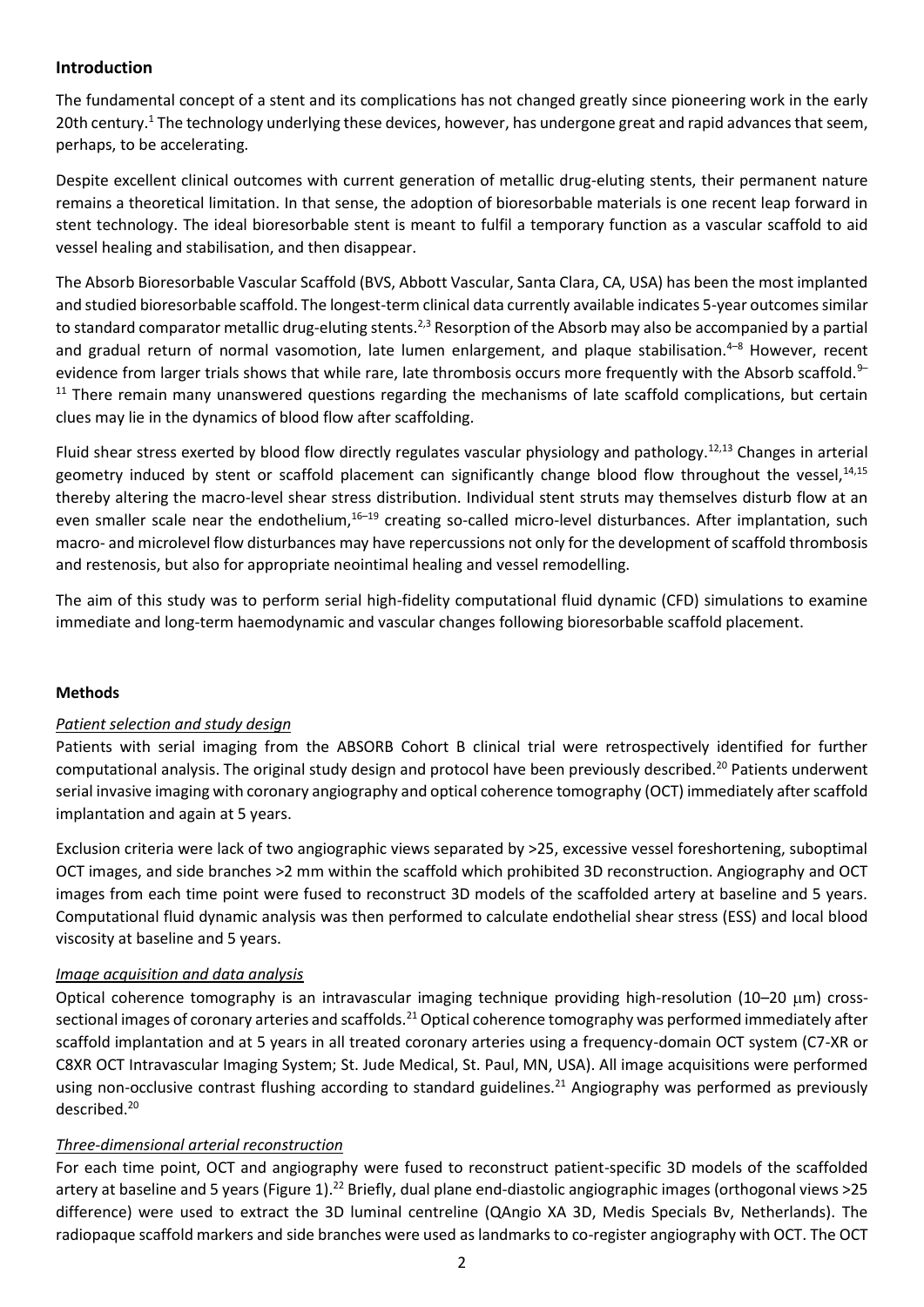lumen and scaffold contours were semiautomatically detected (QCU-CMS v4.69, LKEB, Leiden University, Netherlands). The contours were placed onto the angiographic centreline using scaffold markers and vessel landmarks to correct the rotational and longitudinal orientation of the OCT frames (MATLAB R2015b, Mathworks Inc., Natick, MA, USA), and the baseline and 5-year scaffolded vessel surfaces were generated (Meshlab, Visual Computing Lab ISTI-CNR, Pisa, Italy $).<sup>23</sup>$ 

# *Computational fluid dynamic simulation*

Each reconstruction was discretised into approximately 30 million tetrahedral elements using ICEM CFD v15.0 (ANSYS Inc., Canonsburg, PA, USA). Computational fluid dynamic analysis was accomplished through direct solution of the incompressible Navier–Stokes equations describing fluid motion (OpenFOAM-2.1.1, OpenCFD Ltd, ESI group, Bracknell, UK). A time-varying (pulsatile) parabolic velocity profile with a mean inlet flow of 1.3 cc/s was applied at the inlet. The arterial wall was considered rigid with a no-slip boundary and a non-specific distal vascular resistance was applied at the outlet. Blood density was assumed 1060 kg/m<sup>3</sup> and haematocrit 45%. Non-Newtonian blood behaviour was modelled using the Quemada equation, in which viscosity varies depending on shear rate and haematocrit.<sup>24</sup> OpenFOAM was run on the Victorian Life Sciences Computation Initiative (VLSCI) supercomputer consisting of 1024 IBM Blue Gene/Q CPUs at 1.6 GHz (IBM Research, Australia).

Endothelial shear stress was calculated as the product of viscosity and velocity gradient (shear rate) at the wall. For quantitative calculations ESS was classified as low (<1 Pa), moderate (1–7 Pa), or high (>7 Pa) (see Supplementary material online, Methods).<sup>25</sup>–<sup>27</sup> Percent lumen area exposed to low, moderate, and high ESS at systolic, diastolic, and timeaveraged flow was determined at baseline and 5 years. In order to assess the change in lumen dimensions, the baseline and 5-year arterial reconstructions were matched by using the scaffold markers and anatomical landmarks. The impact of baseline ESS on the change in lumen area was investigated.

Due to its shear-thinning properties, blood exhibits higher viscosity at low shear rates and approaches a constant low viscosity at high shear rates. Computational fluid dynamic simulations using a Newtonian model of blood behaviour assume that shear rate is high enough that viscosity is constant (0.0035 Pa s). However, the non-Newtonian model used in this study allowed direct calculation of local blood viscosity,<sup>24</sup> which was expressed as a ratio of non-Newtonian to constant Newtonian viscosity<sup>28,29</sup> and henceforth referred to as relative viscosity. Maximum relative blood viscosity was determined at systolic, diastolic, and time-averaged flow at baseline and 5 years.

# *Statistical analysis*

Continuous variables were reported as mean (standard deviation) if they followed a Gaussian distribution. Binary variables were reported as counts and percentages. Changes in ESS between baseline and 5 years were compared with a generalized linear mixed-effect model with a random intercept. To examine the association between baseline shear stress and changes in luminal area a one-level hierarchical linear model was used. No formal hypothesis testing was planned. A Wilcoxon rank sum test was used to evaluate the change in relative blood viscosity. All P-values were twosided. However, the P-values presented are exploratory analyses only, and should therefore be interpreted cautiously. A nonparametric Robust method (CLSI C28-A3) was used to calculate 95% confidence interval.<sup>30</sup> Data analysis was performed using SPSS, version 24 (Chicago, IL, USA).

# **Results**

Seven patients (seven lesions) fulfilled the study criteria and were included in the present analysis. The scaffold was implanted the left anterior descending coronary artery (5), left circumflex artery (1), and right coronary artery (1). Patient characteristics are demonstrated in Table 1. Procedural characteristics are shown in Table 2. None of the patients developed adverse clinical events including death, myocardial infarction, revascularisation, or scaffold thrombosis during 5 years of clinical observation (see Supplementary material online, Table S1).

Since peak coronary flow occurs during diastole, the vessel was exposed to predominantly high ESS (Take home figure A and C) without evidence of micro-recirculation. During systole, a rapid drop in coronary flow results in exposure to very low ESS (Take home figure B and D) and, due to the steep negative flow gradient, unmasks micro-recirculation of blood between scaffold struts at baseline (Take home figure B1 and B2). By 5 years, ESS has homogenised to more physiological values and systolic micro-recirculation has dissipated (Take home figure D1 and D2).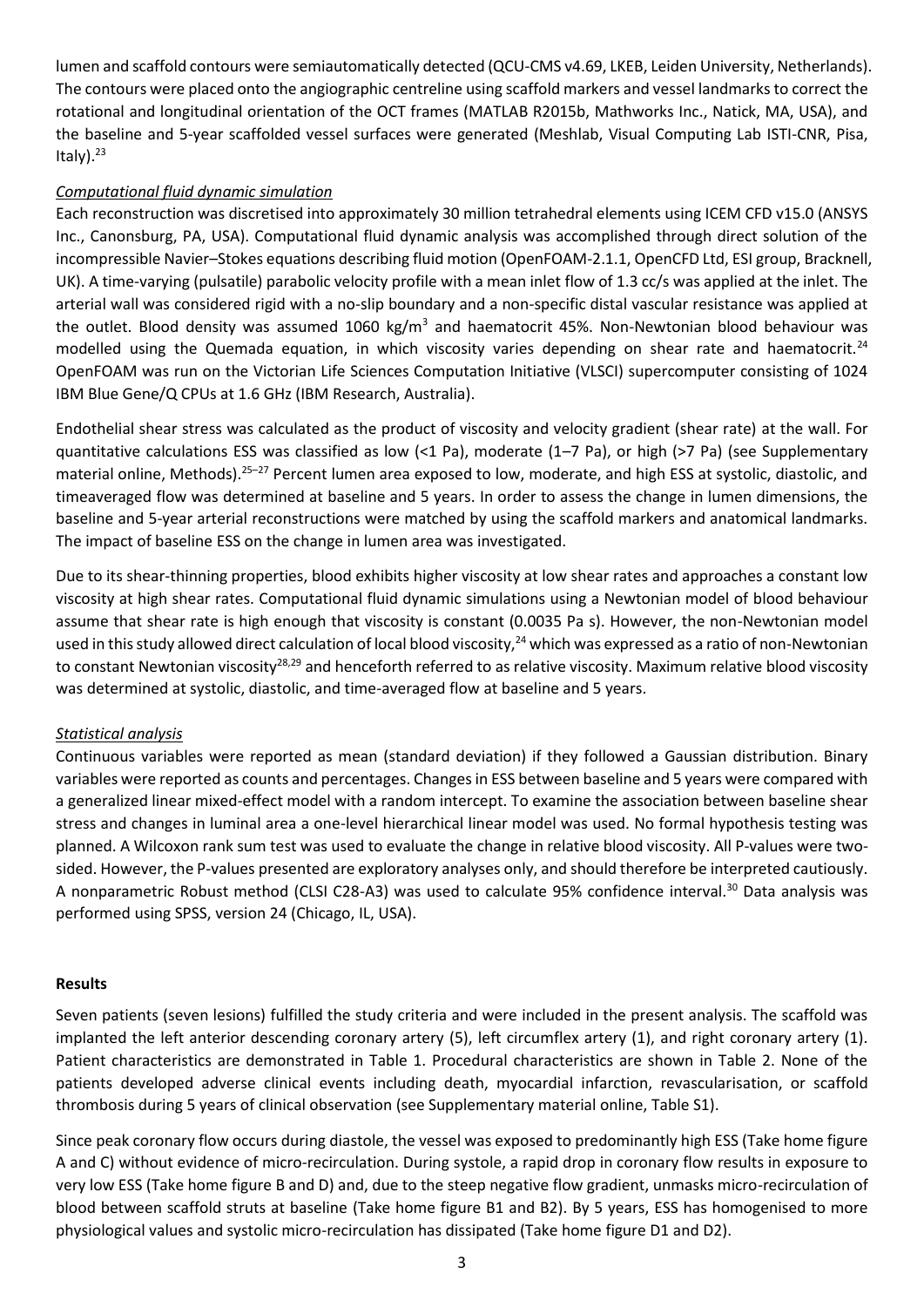Quantitative measurements demonstrate that although ESS distribution varied considerably through the cardiac cycle, the mean percent lumen area exposed to ESS <1 Pa significantly decreased between baseline and 5 years during diastolic, systolic, and timeaveraged conditions (diastole: 6.90 vs. 2.78%, P=0.008; systole: 53.31 vs. 38.37%, P= 0.042; time-averaged: 15.92 vs. 4.99%, P< 0.0001) (Table 3). Although individual cases demonstrated slightly different patterns of increases in moderate and high ESS (Figure 2) (see Supplementary material online, Table S2), overall mean vessel exposure to moderate and high ESS did not significantly change over 5 years in diastolic, systolic, or timeaveraged flow conditions (Table 3).

Figure 3 represents the relationship between post-implantation ESS and the change in lumen area over 5 years. A positive association was observed (y=  $0.32x-1.49$ ; P< 0.0001), indicating that higher baseline ESS values after scaffold implantation were correlated with an increase in lumen area. A serial point-by-point analysis was also performed to investigate the change in lumen radius, and demonstrated a similar qualitative relationship to baseline ESS (Figure 4).

High blood viscosity was apparent in two broadly distinctive regions: at the centre of the artery where shear rate is low but blood velocity is high, and at specific locations near the lumen surface where both shear rate and blood velocity are low. Notably, near-wall regions of high blood viscosity were observed in the vicinity of scaffold struts (Figure 5), corresponding to locations of microrecirculation and low ESS.

Quantitative analysis of all seven cases demonstrated an approximately 35% higher time-averaged blood viscosity throughout the arteries than is conscribed by the Newtonian model. Although mean viscosity did not change, maximum relative viscosity significantly decreased over 5 years (systole: 8.84 vs. 5.33, P= 0.043; diastole: 4.46 vs. 3.18, P= 0.063; time-averaged: 4.30 vs. 3.21, P=0.028) (Table 4). Like ESS, viscosity also fluctuated considerably throughout the cardiac cycle, peaking in systole for all cases at both baseline and 5 years (see Supplementary material online, Table S3). Remarkably, in Cases 1, 5, and 7 the maximum relative viscosity approached a 10-fold increase in some locations at baseline.

### **Discssion**

The high fidelity CFD simulations conducted in this study revealed that haemodynamics in scaffolded coronary arteries are marked by wide fluctuation in ESS throughout the cardiac cycle, resulting in transient micro-recirculation, and pockets of high blood viscosity in the scaffolded region that largely disappear as the scaffold dissolves. This process was accompanied by vessel exposure to more physiological levels of ESS, reduced peak blood viscosity, and late lumen enlargement over 5 years.

Bioresorbable medical devices have gained exceptional attention over recent years but there remain many unanswered questions about how these devices perform over time. These questions have been particularly relevant with the Absorb coronary scaffold, which has been hampered by late scaffold thrombosis.<sup>2,10,11,31</sup> The mechanisms are thought to involve late scaffold dismantling and inflammation, $8,32$  but other factors governing scaffold outcomes could include local blood flow dynamics.

Fluid dynamic phenomena of blood flow directly regulate vascular biology and influence the development of atherosclerosis. $12,13$  Abnormally low and high ESS have been correlated with atherosclerotic plaque progression, vulnerability, and perhaps even disruption, platelet activation, and subsequent thrombosis.<sup>33–36</sup> Similarly, changes in arterial geometry induced by stent or scaffold placement can also significantly alter blood flow and ESS distribution at the strut and vessel scale.<sup>37</sup> Such post-intervention flow disturbances may have repercussions for the development of scaffold thrombosis and restenosis.<sup>15,18,38</sup>

In order to gain new insights into local haemodynamics within scaffolded arteries, this study employed serial OCT imaging over 5 years as the basis for CFD analysis. Due to the use of pulsatile flow conditions and a non-Newtonian model of blood behaviour, these simulations are of unprecedented scope and detail. This methodology has allowed several key observations.

First, higher ESS values immediately after scaffold implantation are significantly correlated with lumen enlargement by 5 years. Several intravascular ultrasound based studies in native arteries and OCT-based studies in scaffolded arteries suggest a similar relationship between ESS and subsequent vessel change.<sup>36,39-42</sup> Whether this phenomenon is unique to polymeric bioresorbable devices is unknown, but the consistent upward shift in ESS values observed in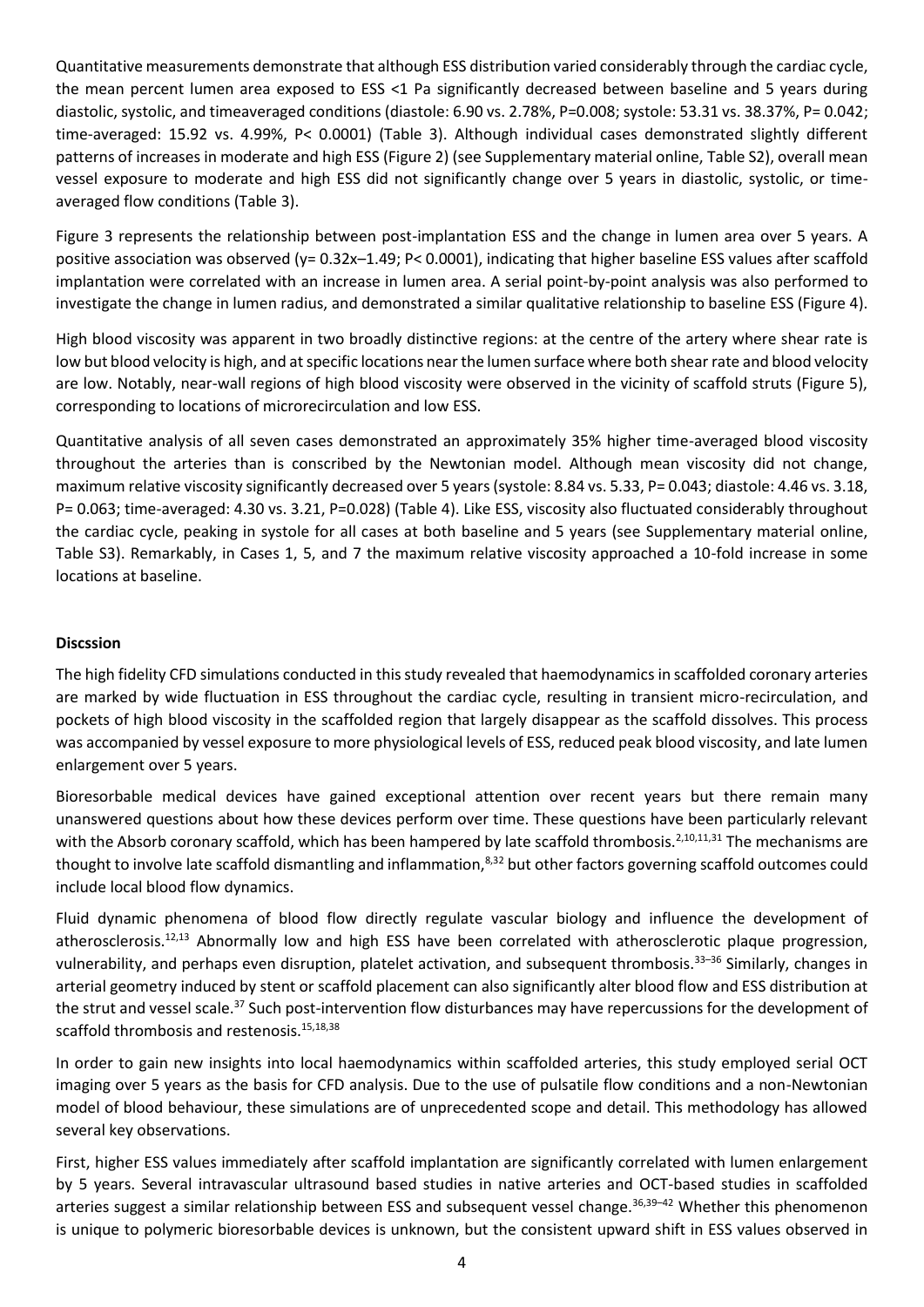this study may continue to push the balance toward positive Glagovian remodelling and late lumen enlargement.<sup>8,43-</sup> 45

Second, there is significant fluctuation in ESS and relative blood viscosity throughout the cardiac cycle, indicating that coronary arteries experience extreme absolute values and sudden shifts in local haemodynamics with each heartbeat. Exceptionally high ESS values identified in diastole are notable given the putative role of high ESS in platelet activation, plaque destabilisation, and perhaps even rupture.<sup>33,35,46</sup> Conversely, the rapid drop in coronary flow at the onset of systole unmasks micro-recirculation of blood between scaffold struts, reflecting areas prone to momentary blood stagnation and high viscosity in every cardiac cycle. In fact, after scaffold implantation blood manifested up to a 10 fold increase in relative viscosity around scaffold struts during systole. Some regions of high viscosity persisted even in diastole.

Third, regardless of time point within the cardiac cycle, all cases demonstrated homogenisation of ESS over 5 years, with less exposure to atherogenic low ESS and increased exposure to moderate and high ESS which are generally thought to be more atheroprotective. Critically, this was accompanied by a significant reduction in maximum blood viscosity. Immediately after implantation, microrecirculation, low ESS, and high peak viscosity within the scaffolded region may contribute to early accumulation of fibrin, platelets, and other blood components just distal to each strut.<sup>47</sup> In a sense, the scaffold may act as a template for neointimal growth between struts as these aggregated materials organize. Once neointimal tissue has grown to cover the struts and the lumen surface becomes smooth, the alternans of high and low ESS dissipates, overall ESS increases, and peak viscosity is reduced. In such an ideal scenario there is no longer strong stimulus for thrombosis or neointimal hyperplasia. Remarkably, as bioresorbable devices dissolve, underlying arteries have demonstrated a partial and gradual return of normal arterial vasoreactivity and plaque stabilisation in addition to late lumen gain. $4-7$  We postulate that some of these observations may be related to the normalisation of haemodynamics after scaffold implantation.

Although none of the patients in the current study developed adverse clinical events during 5 years of follow-up, our findings may add to previous work in explaining certain mechanisms of scaffold thrombosis and the potential mechanisms of long-term benefit. Factors associated with very late scaffold thrombosis include poor neointimal healing, uncovered struts, and persistent scaffold malapposition.<sup>32</sup> In some cases, suboptimal local haemodynamics immediately after scaffold implantation may contribute to poor neointimal growth and persistently uncovered or malapposed struts.<sup>17</sup> Such struts protruding into the lumen are exposed to high ESS, which is associated with platelet activation.<sup>46</sup> Regions distal to protruding struts are prone to low ESS and high viscosity, where activated platelets can aggregate.

Non-Newtonian simulations provide uniquely complementary haemodynamic data about blood viscosity. Blood is a non-Newtonian fluid with primarily shear-thinning properties: at low shear rates blood is thick, but at high shear rates it becomes thinner with viscosity approaching a constant. Although most arterial CFD simulations safely assume that blood behaves as a Newtonian fluid with a constant viscosity, under certain flow conditions the local shear rate can drop enough that the Newtonian assumption no longer holds.<sup>48–51</sup> This appears to be the case in coronary arteries under pulsatile flow and harbouring curvatures and scaffolds: even after averaging viscosity throughout each entire simulated artery, relative blood viscosity was approximately 35% greater than the Newtonian model, a finding consistent with previous studies in unstented arteries.<sup>29,52–54</sup> That we have demonstrated discrete and consistent increases in blood viscosity in patient-specific scaffolded coronary arteries suggests that the Newtonian assumption may not always be accurate in this setting.

The ability to measure local blood viscosity in vivo has the potential to add an entirely new dimension to the study of local arterial haemodynamics. Although some clinical evidence points to a correlation between higher plasma viscosity and coronary disease,<sup>55</sup> whether and how local blood viscosity relates to clinical outcomes will require much larger dedicated studies. Additionally, previous CFD studies suggest that neglecting non-Newtonian behaviours of blood may reduce the accuracy of ESS measurements.<sup>48–50</sup> This may partially explain the persistent limitation of ESS to detect and predict progressive atherosclerosis.56 It is possible that in combination with traditional wall-based haemodynamic metrics, non-Newtonian simulations and viscosity calculations may improve the accuracy and specificity of CFD simulations by identifying areas at risk for platelet activation, blood stagnation, plaque growth, neointimal hyperplasia, and thrombosis.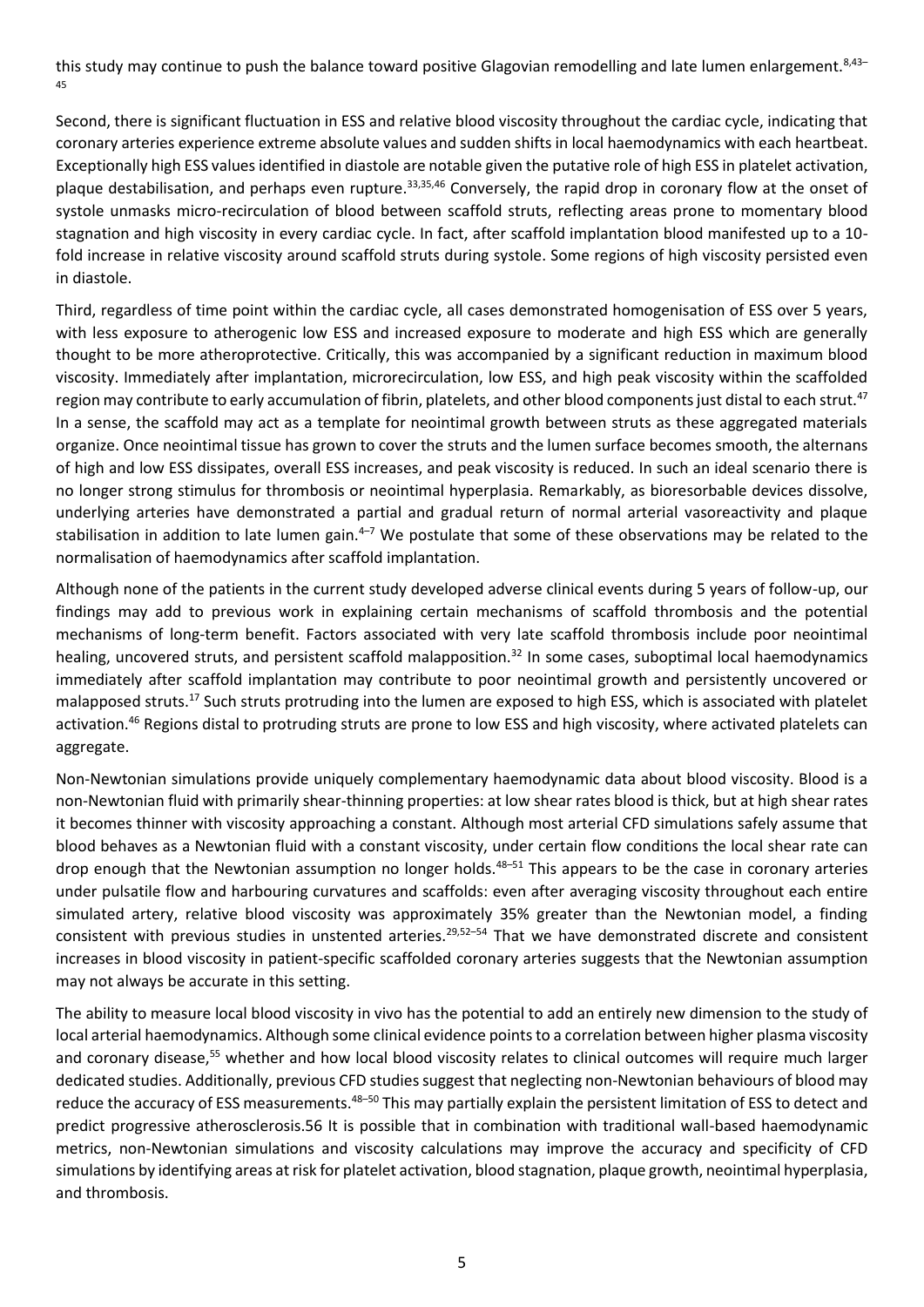#### **Limitations**

This study has several limitations that must be acknowledged. First is the retrospective design, which means that OCT acquisition techniques to optimise arterial reconstruction were not specified in the original protocol. Second is the low number of cases studied. This was related to the low number of patients with serial OCT in the original study, but also to the absence of pre-definedOCT acquisition standards leading to several OCT studies that were suboptimal for arterial reconstruction. Due to our strict exclusion criteria, all such cases were excluded from CFD analysis, contributing to the low number of cases. Despite a small sample size, the overall consistency of our results suggests that the observations may indeed merit further investigation through dedicated pre-specified substudies of larger clinical device trials. Third, our analysis only included interval changes in lumen dimensions—it did not explicitly evaluate tissue characteristics. Quantitative OCT tissue characterisation is currently in development, and will provide further insights into the relationship between local haemodynamics and tissue changes in the future.<sup>57</sup> Fourth, although differences in scaffold architecture, connector design, and strut geometry will alter the haemodynamic microenvironment, CFD principles are universal and remain operational in the analysis of other scaffold designs.58 Using CFD, our group has investigated two other scaffold designs with different strut thicknesses, the Mirage Bioresorbable Microfiber Scaffold (125 mm) and the ArterioSorb scaffold (95 mm). In both preclinical and randomized clinical trials, we have demonstrated that the circular struts of the Mirage become better embedded such that the area of laminar flow disturbances and low ESS were reduced from 49.30% in Absorb to 24.48% in Mirage (P < 0.0001).<sup>59–61</sup> In addition, using pulsatile and non-Newtonian CFD, we have shown that the ArterioSorb scaffold exhibits major reductions in area of low ESS area compared to Absorb, and in fact shear stress assessment has been reported as 'a method to differentiate bioresorbable scaffold platforms'.<sup>58</sup>

#### **Conclusion**

In conclusion, high fidelity pulsatile non-Newtonian CFD simulations reveal micro- and macro-level haemodynamics in scaffolded coronary arteries. Early haemodynamic disturbances induced after scaffold implantation may direct subsequent neointimal growth as the scaffold degrades, leading to more physiological ESS, reduced peak blood viscosity, and in some cases lumen enlargement. The ability to identify intravascular regions of high blood viscosity may have implications for further clinical characterisation of thrombosis, neointimal growth, and vessel healing.

#### **Funding**

This work has been partially supported by the Victorian Life Sciences Computation Initiative (VLSCI grant number VR0210) on its Peak Computing Facility at the University of Melbourne, an initiative of the Victorian Government, Australia; the Australian Research Council through ARC Linkage Project LP120100233; and Abbott Vascular. TUBITAK (The Scientific Council of Turkey to E.T.).

**Conflict of interest:** P.W.S. and Y.O. are members of the International Advisory Board of Abbott Vascular. All other authors declare no competing interests.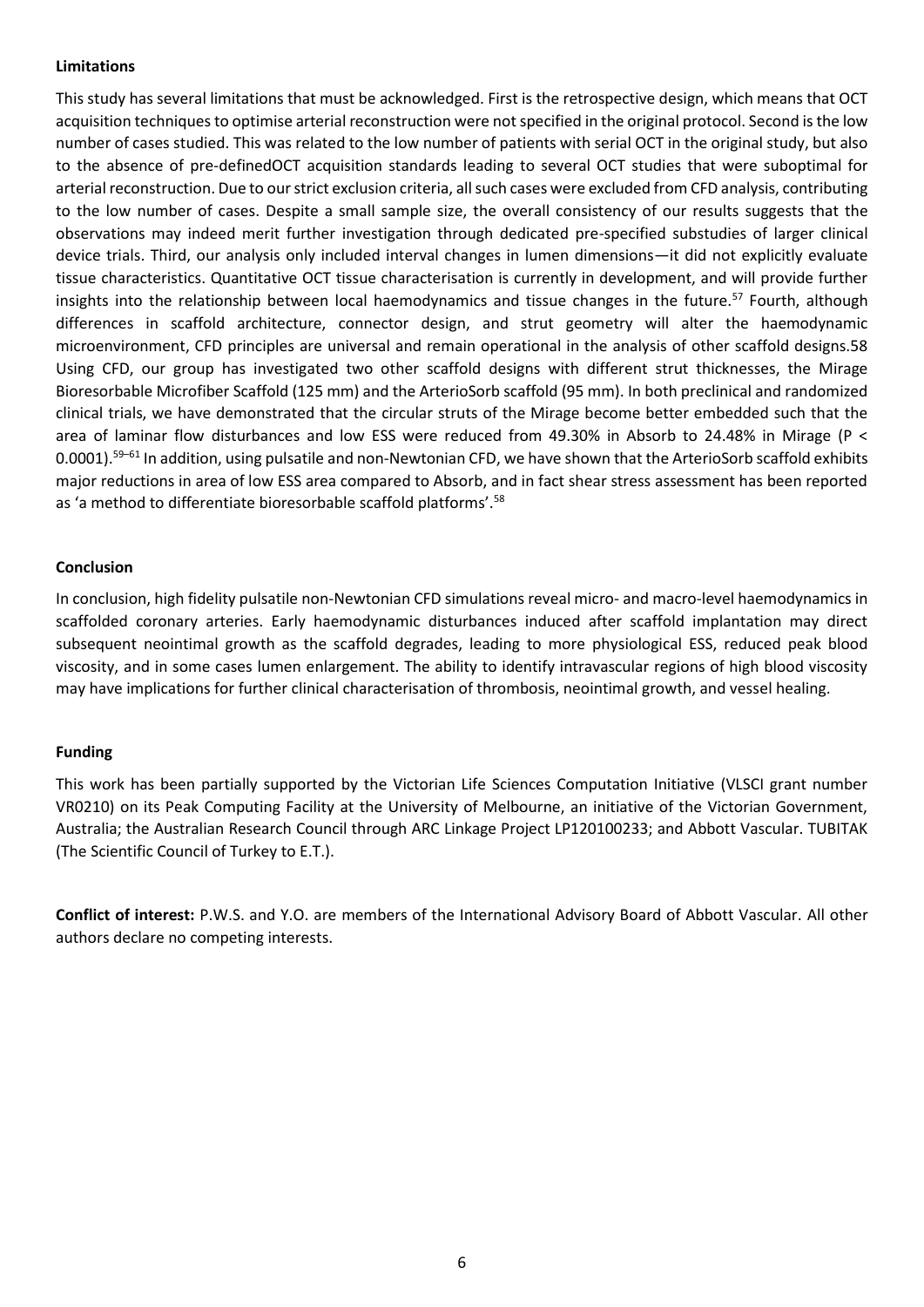### **References**

- 1. Carrel A. Suture of Blood Vessels and Transplantation of Organs. Amsterdam: Elsevier; 1912.
- 2. Ellis SG, Kereiakes DJ, Metzger DC, Caputo RP, Rizik DG, Teirstein PS, Litt MR, Kini A, Kabour A, Marx SO, Popma JJ, McGreevy R, Zhang Z, Simonton C, Stone GW; ABSORB II Investigators. Everolimus-eluting bioresorbable scaffolds for coronary artery disease. N Engl J Med 2015;373:1905–1915.
- 3. Serruys PW, Ormiston J, van Geuns RJ, de Bruyne B, Dudek D, Christiansen E, Chevalier B, Smits P, McClean D, Koolen J, Windecker S, Whitbourn R, Meredith I, Wasungu L, Ediebah D, Veldhof S, Onuma Y. A polylactide bioresorbable scaffold eluting everolimus for treatment of coronary stenosis: 5-year follow-up. J Am Coll Cardiol 2016;67:766– 776.
- 4. Brugaletta S, Heo JH, Garcia-Garcia HM, Farooq V, van Geuns RJ, de Bruyne B, Dudek D, Smits PC, Koolen J, McClean D, Dorange C, Veldhof S, Rapoza R, Onuma Y, Bruining N, Ormiston JA, Serruys PW. Endothelial-dependent vasomotion in a coronary segment treated by ABSORB everolimus-eluting bioresorbable vascular scaffold system is related to plaque composition at the time of bioresorption of the polymer: indirect finding of vascular reparative therapy? Eur Heart J 2012;33:1325–1333.
- 5. Brugaletta S, Radu MD, Garcia-Garcia HM, Heo JH, Farooq V, Girasis C, van Geuns RJ, Thuesen L, McClean D, Chevalier B, Windecker S, Koolen J, Rapoza R, Miquel-Hebert K, Ormiston J, Serruys PW. Circumferential evaluation of the neointima by optical coherence tomography after ABSORB bioresorbable vascular scaffold implantation: can the scaffold cap the plaque? Atherosclerosis 2012; 221:106–112.
- 6. Gomez-Lara J, Brugaletta S, Farooq V, van Geuns RJ, De Bruyne B, Windecker S, McClean D, Thuesen L, Dudek D, Koolen J, Whitbourn R, Smits PC, Chevalier B, Morel MA, Dorange C, Veldhof S, Rapoza R, Garcia-Garcia HM, Ormiston JA, Serruys PW. Angiographic geometric changes of the lumen arterial wall after bioresorbable vascular scaffolds and metallic platform stents at 1-year follow-up. JACC Cardiovasc Interv 2011;4:789–799.
- 7. Lane JP, Perkins LE, Sheehy AJ, Pacheco EJ, Frie MP, Lambert BJ, Rapoza RJ, Virmani R. Lumen gain and restoration of pulsatility after implantation of a bioresorbable vascular scaffold in porcine coronary arteries. JACC Cardiovasc Interv 2014;7:688–695.
- 8. Otsuka F, Pacheco E, Perkins LE, Lane JP, Wang Q, Kamberi M, Frie M, Wang J, Sakakura K, Yahagi K, Ladich E, Rapoza RJ, Kolodgie FD, Virmani R. Long-term safety of an everolimus-eluting bioresorbable vascular scaffold and the cobaltchromium XIENCE V stent in a porcine coronary artery model. Circ Cardiovasc Interv 2014;7:330–342.
- 9. Cassese S, Byrne RA, Ndrepepa G, Kufner S, Wiebe J, Repp J, Schunkert H, Fusaro M, Kimura T, Kastrati A. Everolimuseluting bioresorbable vascular scaffolds versus everolimus-eluting metallic stents: a meta-analysis of randomised controlled trials. Lancet 2016;387:537–544.
- 10. Serruys PW, Chevalier B, Sotomi Y, Cequier A, Carrie´ D, Piek JJ, Van Boven AJ, Dominici M, Dudek D, McClean D, Helqvist S, Haude M, Reith S, de Sousa Almeida M, Campo G, I~niguez A, Sabate´ M, Windecker S, Onuma Y. Comparison of an everolimus-eluting bioresorbable scaffold with an everolimuseluting metallic stent for the treatment of coronary artery stenosis (ABSORB II): a 3 year, randomised, controlled, single-blind, multicentre clinical trial. Lancet 2016;388:2479–2491.
- 11. Wykrzykowska JJ, Kraak RP, Hofma SH, van der Schaaf RJ, Arkenbout EK, Aj IJ, Elias J, van Dongen IM, Tijssen RY, Koch KT, Baan J Jr, Vis MM, de Winter RJ, Piek JJ, Tijssen JG, Henriques JP; AIDA Investigators. Bioresorbable scaffolds versus metallic stents in routine PCI. N Engl J Med 2017;376:2319–2328.
- 12. Martorell J, Santoma P, Kolandaivelu K, Kolachalama VB, Melgar-Lesmes P, Molins JJ, Garcia L, Edelman ER, Balcells M. Extent of flow recirculation governs expression of atherosclerotic and thrombotic biomarkers in arterial bifurcations. Cardiovasc Res 2014;103:37–46.
- 13. Nam D, Ni CW, Rezvan A, Suo J, Budzyn K, Llanos A, Harrison D, Giddens D, Jo H. Partial carotid ligation is a model of acutely induced disturbed flow, leading to rapid endothelial dysfunction and atherosclerosis. Am J Physiol Heart Circ Physiol 2009;297:H1535–H1543.
- 14. LaDisa JF Jr, Olson LE, Douglas HA, Warltier DC, Kersten JR, Pagel PS. Alterations in regional vascular geometry produced by theoretical stent implantation influence distributions of wall shear stress: analysis of a curved coronary artery using 3D computational fluid dynamics modeling. Biomed Eng Online 2006; 5:40.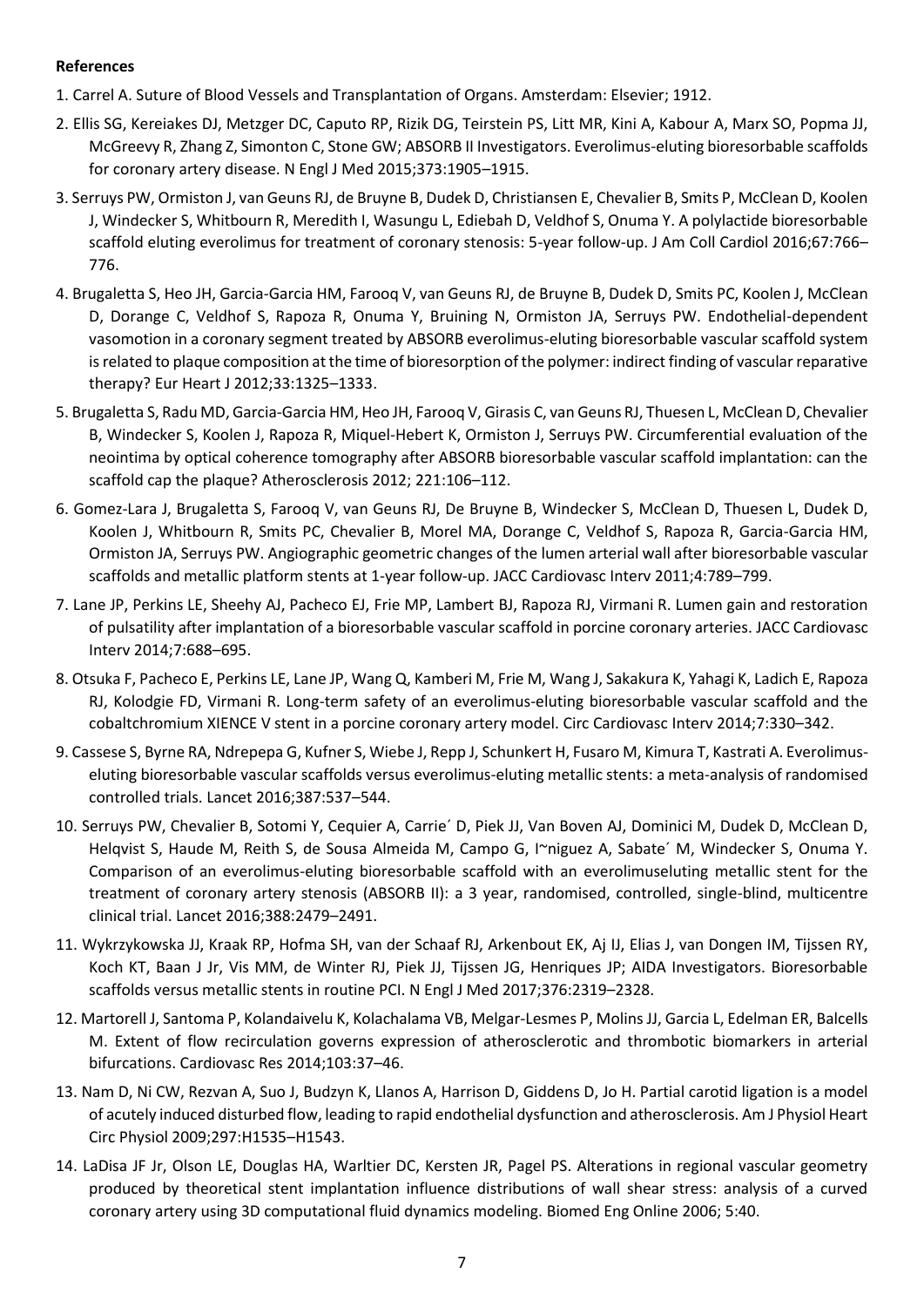- 15. Wentzel JJ, Whelan DM, van der Giessen W, van Beusekom HMM, Andhyiswara I, Serruys PW, Slager CJ, Krams R. Coronary stent implantation changes 3-D vessel geometry and 3-D shear stress distribution. J Biomechanics 2000;33: 1287–1295.
- 16. Balossino R, Gervaso F, Migliavacca F, Dubini G. Effects of different stent designs on local hemodynamics in stented arteries. J Biomechanics 2008;41:1053–1061.
- 17. Foin N, Gutierrez-Chico JL, Nakatani S, Torii R, Bourantas CV, Sen S, Nijjer S, Petraco R, Kousera C, Ghione M, Onuma Y, Garcia-Garcia HM, Francis DP, Wong P, Di Mario C, Davies JE, Serruys PW. Incomplete stent apposition causes high shear flow disturbances and delay in neointimal coverage as a function of strut to wall detachment distance: implications for the management of incomplete stent apposition. Circ Cardiovasc Interv 2014;7:180–189.
- 18. Kolandaivelu K, Swaminathan R, Gibson WJ, Kolachalama VB, Nguyen-Ehrenreich KL, Giddings VL, Coleman L, Wong GK, Edelman ER. Stent thrombogenicity early in high-risk interventional settings is driven by stent design and deployment and protected by polymer-drug coatings. Circulation 2011;123: 1400–1409.
- 19. Poon EK, Barlis P, Moore S, Pan WH, Liu Y, Ye Y, Xue Y, Zhu SJ, Ooi AS. Numerical investigations of the haemodynamic changes associated with stent malapposition in an idealised coronary artery. J Biomech 2014;47:2843–2851.
- 20. Serruys PW, Onuma Y, Ormiston JA, de Bruyne B, Regar E, Dudek D, Thuesen L, Smits PC, Chevalier B, McClean D, Koolen J, Windecker S, Whitbourn R, Meredith I, Dorange C, Veldhof S, Miquel-Hebert K, Rapoza R, Garcı´a-Garcı´a HM. Evaluation of the second generation of a bioresorbable everolimus drugeluting vascular scaffold for treatment of de novo coronary artery stenosis: sixmonth clinical and imaging outcomes. Circulation 2010;122:2301–2312.
- 21. Tearney GJ, Regar E, Akasaka T, Adriaenssens T, Barlis P, Bezerra HG, Bouma B, Bruining N, Cho J-M, Chowdhary S, Costa MA, de Silva R, Dijkstra J, Di Mario C, Dudeck D, Falk E, Feldman MD, Fitzgerald P, Garcia H, Gonzalo N, Granada JF, Guagliumi G, Holm NR, Honda Y, Ikeno F, Kawasaki M, Kochman J, Koltowski L, Kubo T, Kume T, Kyono H, Lam CCS, Lamouche G, Lee DP, Leon MB, Maehara A, Manfrini O, Mintz GS, Mizuno K, Morel M-A, Nadkarni S, Okura H, Otake H, Pietrasik A, Prati F, Ra¨ber L, Radu MD, Rieber J, Riga M, Rollins A, Rosenberg M, Sirbu V, Serruys PWJC, Shimada K, Shinke T, Shite J, Siegel E, Sonada S, Suter M, Takarada S, Tanaka A, Terashima M, Troels T, Uemura S, Ughi GJ, van Beusekom HMM, van der Steen AFW, van Es G-A, van Soest G, Virmani R, Waxman S, Weissman NJ, Weisz G; International Working Group for Intravascular Optical Coherence Tomography (IWG-IVOCT). Consensus standards for acquisition, measurement, and reporting of intravascular optical coherence tomography studies: a report from the International Working Group for Intravascular Optical Coherence Tomography Standardization and Validation. J Am Coll Cardiol 2012; 59:1058–1072.
- 22. Bourantas CV, Papafaklis MI, Lakkas L, Sakellarios A, Onuma Y, Zhang YJ, Muramatsu T, Diletti R, Bizopoulos P, Kalatzis F, Naka KK, Fotiadis DI, Wang J, Garcia Garcia HM, Kimura T, Michalis LK, Serruys PW. Fusion of optical coherence tomographic and angiographic data for more accurate evaluation of the endothelial shear stress patterns and neointimal distribution after bioresorbable scaffold implantation: comparison with intravascular ultrasound-derived reconstructions. Int J Cardiovasc Imaging 2014;30:485–494.
- 23. Cignoni P, Callieri M, Corsini M, Dellepiane M, Ganovelli F, Ranzuglia G. MeshLab: an Open-Source Mesh Processing Tool. In: V Scarano, R De Chiara, U Erra, eds. Sixth Eurographics Italian Chapter Conference. Eurographics Association; 2008. p129–136.
- 24. Quemada D. Rheology of concentrated disperse systems II. A model for nonnewtonian shear viscosity in steady flows. Rheol Acta 1978;17:632–642.
- 25. Dewey CFJ. Fluid mechanics of arterial flow. In: S Wolf, NT Werthessen, eds. Advances in Experimental Medicine and Biology. New York and London: Plenum; 1979. p55–103.
- 26. Levesque MJ, Sprague EA, Schwartz CJ, Nerem RM. Influence of shear stress on cultured vacsular endothelial cells: the stress response of an anchoragedependent mammalian cell. Biotechnol Progr 1989;5:1–8.
- 27. Malek AM, Alper SL, Izumo S. Hemodynamic shear stress and its role in atherosclerosis. JAMA 1999;282:2035– 2042.
- 28. Ballyk PD, Steinman DA, Ethier CR. Simulation of non-Newtonian blood flow in an end-to-end anastomosis. Biorheology 1994;31:565–586.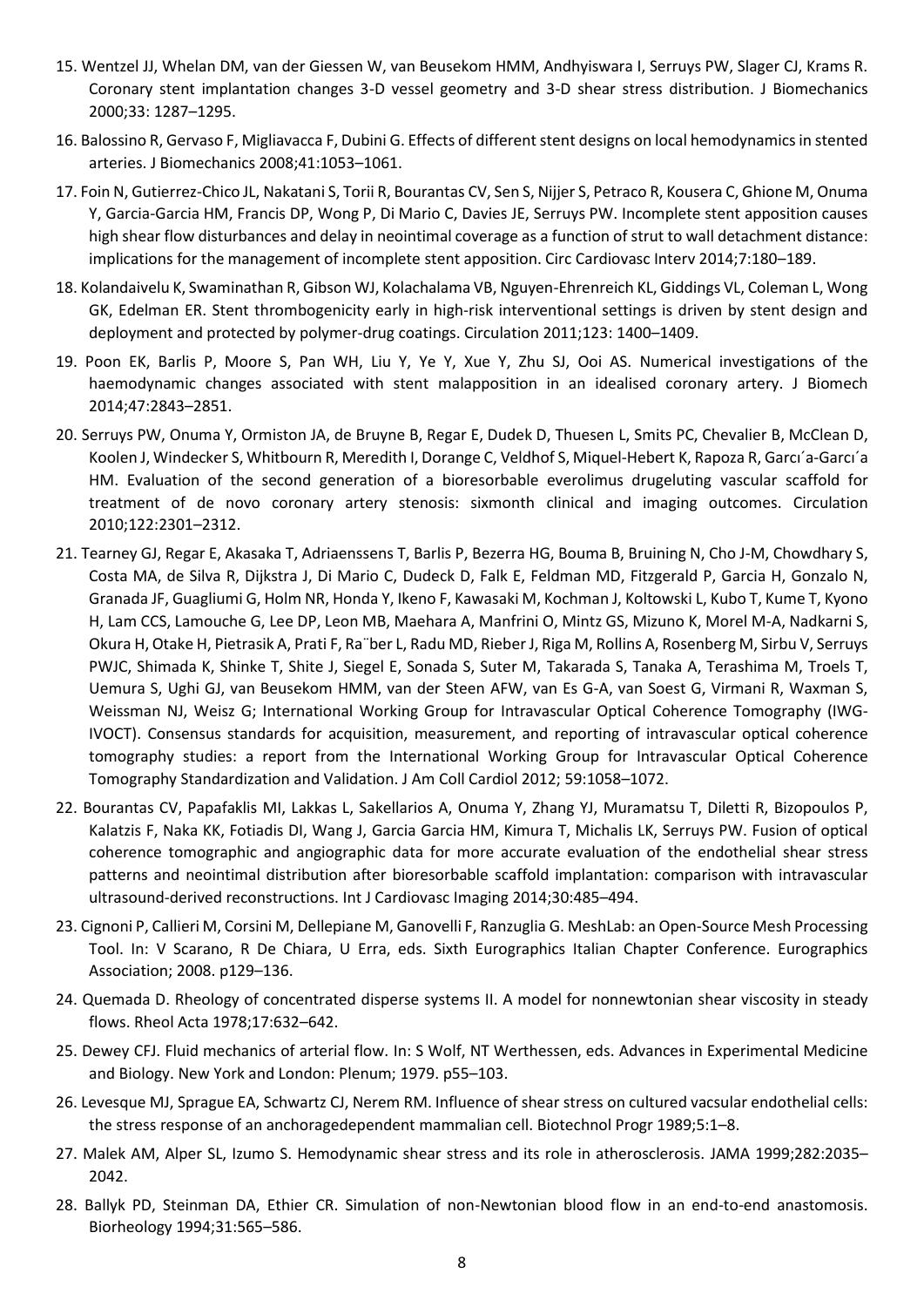- 29. Johnston BM, Johnston PR, Corney S, Kilpatrick D. Non-Newtonian blood flow in human right coronary arteries: steady state simulations. J Biomech 2004;37: 709–720.
- 30. CLSI. Defining, establishing, and verifying reference intervals in the clinical laboratory: approved guideline 3rd ed. CLSI Document C28–A3. Wayne, PA: Clinical and Laboratory Standards Institute; 2008.
- 31. Collet C, Asano T, Miyazaki Y, Tenekecioglu E, Katagiri Y, Sotomi Y, Cavalcante R, de Winter RJ, Kimura T, Gao R, Puricel S, Cook S, Capodanno D, Onuma Y, Serruys PW. Late thrombotic events after bioresorbable scaffold implantation: a systematic review and meta-analysis of randomized clinical trials. Eur Heart J 2017;38:2559–2566.
- 32. Raber L, Brugaletta S, Yamaji K, O'Sullivan CJ, Otsuki S, Koppara T, Taniwaki M, Onuma Y, Freixa X, Eberli FR, Serruys PW, Joner M, Sabate M, Windecker S. Very late scaffold thrombosis: intracoronary imaging and histopathological and spectroscopic findings. J Am Coll Cardiol 2015;66:1901–1914.
- 33. Bark DL Jr, Ku DN. Wall shear over high degree stenoses pertinent to atherothrombosis. J Biomechanics 2010;43:2970–2977.
- 34. Bark DL, Para AN, Ku DN. Correlation of thrombosis growth rate to pathological wall shear rate during platelet accumulation. Biotechnol Bioeng 2012;109: 2642–2650.
- 35. Fukumoto Y, Hiro T, Fujii T, Hashimoto G, Fujimura T, Yamada J, Okamura T, Matsuzaki M. Localized elevation of shear stress is related to coronary plaque rupture: a 3-dimensional intravascular ultrasound study with in-vivo color mapping of shear stress distribution. J Am Coll Cardiol 2008;51:645–650.
- 36. Stone PH, Coskun AU, Kinlay S, Popma JJ, Sonka M, Wahle A, Yeghiazarians Y, Maynard C, Kuntz RE, Feldman CL. Regions of low endothelial shear stress are the sites where coronary plaque progresses and vascular remodelling occurs in humans: an in vivo serial study. Eur Heart J 2007;28:705–710.
- 37. Foin N, Torii R, Mattesini A, Wong P, Di Mario C. Biodegradable vascular scaffold: is optimal expansion the key to minimising flow disturbances and risk of adverse events? EuroIntervention 2015;10:1139-1142.
- 38. Bourantas CV, Raber L, Zaugg S, Sakellarios A, Taniwaki M, Heg D, Moschovitis A, Radu M, Papafaklis MI, Kalatzis F, Naka KK, Fotiadis DI, Michalis LK, Serruys PW, Garcia Garcia HM, Windecker S. Impact of local endothelial shear stress on neointima and plaque following stent implantation in patients with ST-elevation myocardial infarction: a subgroup-analysis of the COMFORTABLE AMI-IBIS 4 trial. Int J Cardiol 2015;186:178–185.
- 39. Corban MT, Eshtehardi P, Suo J, McDaniel MC, Timmins LH, Rassoul-Arzrumly E, Maynard C, Mekonnen G, King S 3rd, Quyyumi AA, Giddens DP, Samady H. Combination of plaque burden, wall shear stress, and plaque phenotype has incremental value for prediction of coronary atherosclerotic plaque progression and vulnerability. Atherosclerosis 2014;232:271–276.
- 40. Bourantas CV, Papafaklis MI, Kotsia A, Farooq V, Muramatsu T, Gomez-Lara J, Zhang YJ, Iqbal J, Kalatzis FG, Naka KK, Fotiadis DI, Dorange C, Wang J, Rapoza R, Garcia-Garcia HM, Onuma Y, Michalis LK, Serruys PW. Effect of the endothelial shear stress patterns on neointimal proliferation following drug-eluting bioresorbable vascular scaffold implantation: an optical coherence tomography study. JACC Cardiovasc Interv 2014;7:315–324.
- 41. Eshtehardi P, McDaniel MC, Suo J, Dhawan SS, Timmins LH, Binongo JN, Golub LJ, Corban MT, Finn AV, Oshinski JN, Quyyumi AA, Giddens DP, Samady H. Association of coronary wall shear stress with atherosclerotic plaque burden, composition, and distribution in patients with coronary artery disease. J Am Heart Assoc 2012;1:e002543.
- 42. Samady H, Eshtehardi P, McDaniel MC, Suo J, Dhawan SS, Maynard C, Timmins LH, Quyyumi AA, Giddens DP. Coronary artery wall shear stress is associated with progression and transformation of atherosclerotic plaque and arterial remodeling in patients with coronary artery disease. Circulation 2011;124: 779–788.
- 43. Glagov S, Weisenberg E, Zarins CK, Stankunavicius R, Kolettis G. Compensatory enlargement of human atherosclerotic coronary arteries. N Engl J Med 1987;316: 1371–1375.
- 44. Zarins CK, Zatina MA, Giddens DP, Ku DN, Glagov S. Shear stress regulation of artery lumen diameter in experimental atherogenesis. J Vasc Surg 1987;5: 413–420.
- 45. Onuma Y, Collet C, van Geuns RJ, de Bruyne B, Christiansen E, Koolen J, Smits P, Chevalier B, McClean D, Dudek D, Windecker S, Meredith I, Nieman K, Veldhof S, Ormiston J, Serruys PW; ABSORB Investigators. Long-term serial non-invasive multislice computed tomography angiography with functional evaluation after coronary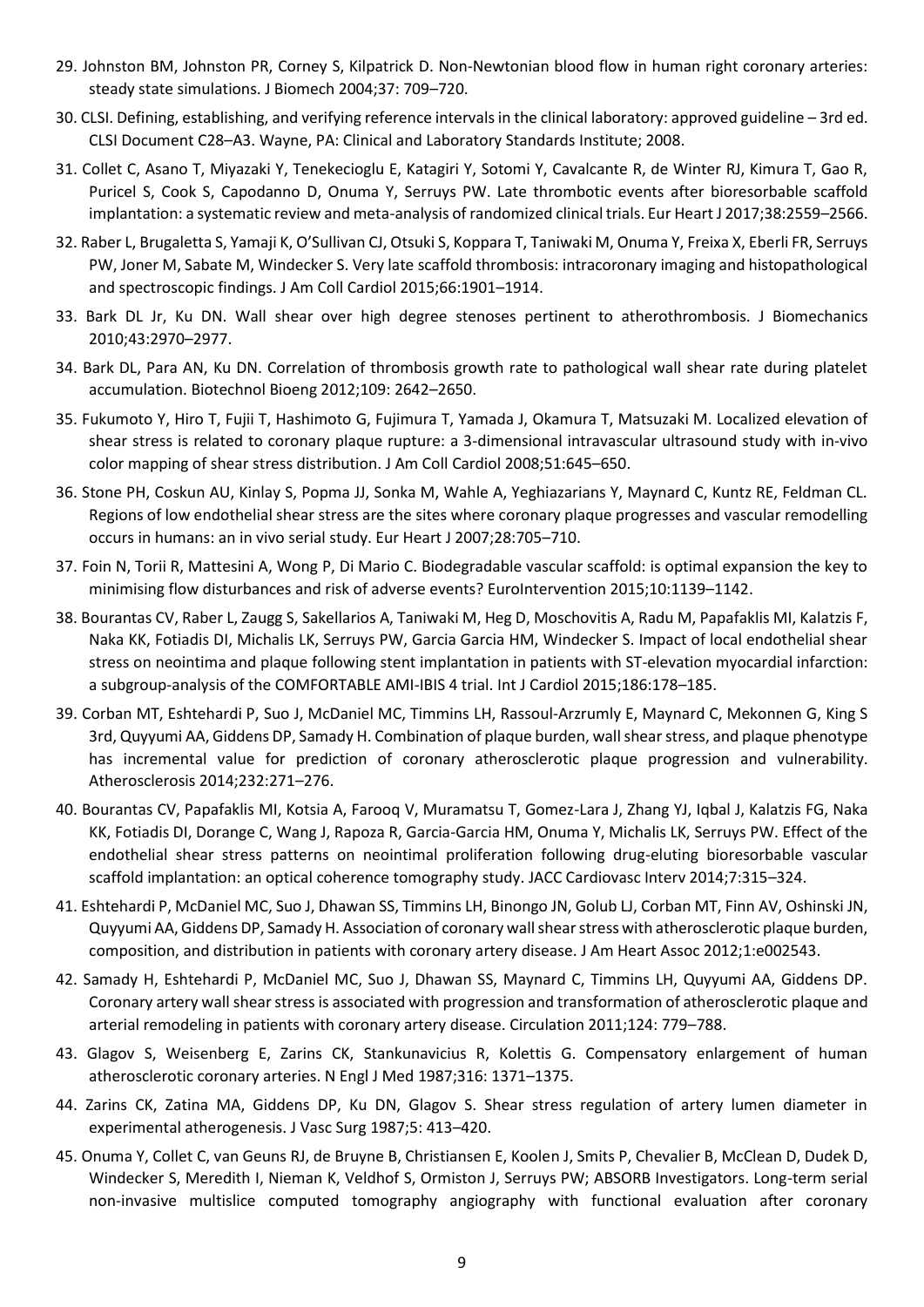implantation of a bioresorbable everolimus-eluting scaffold: the ABSORB cohort B MSCT substudy. Eur Heart J Cardiovasc Imaging 2017;18:870–879.

- 46. Holme PA, Orvim U, Hamers MJAG, Solum NO, Brosstad FR, Barstad RM, Sakariassen KS. Shear-induced platelet activation and platelet microparticle formation at blood flow conditions as in arteries with a severe stenosis. Arterioscler Thromb Vasc Biol 1997;17:646–653.
- 47. Jimenez JM, Prasad V, Yu MD, Kampmeyer CP, Kaakour AH, Wang PJ, Maloney SF, Wright N, Johnston I, Jiang YZ, Davies PF. Macro- and microscale variables regulate stent haemodynamics, fibrin deposition and thrombomodulin expression. J R Soc Interface 2014;11:20131079.
- 48. Karimi S, Dabagh M, Vasava P, Dadvar M, Dabir B, Jalali P. Effect of rheological models on the hemodynamics within human aorta: CFD study on CT imagebased geometry. J Nonwewton Fluid Mech 2014;207:42–52.
- 49. van Wyk S, Prahl Wittberg L, Bulusu KV, Fuchs L, Plesniak MW. Non-Newtonian perspectives on pulsatile bloodanalog flows in a 180curved artery model. Phys Fluids 2015;27:071901.
- 50. van Wyk S, Prahl Wittberg L, Fuchs L. Wall shear stress variations and unsteadiness of pulsatile blood-like flows in 90-degree bifurcations. Comput Biol Med 2013;43:1025–1036.
- 51. Gijsen FJH, van de Vosse FN, Janssen JD. The influence of the non-Newtonian properties of blood on the flow in large arteries: steady flow in a carotid bifurcation model. J Biomech 1999;32:601–608.
- 52. Soulis JV, Giannoglou GD, Chatzizisis YS, Seralidou KV, Parcharidis GE, Louridas GE. Non-Newtonian models for molecular viscosity and wall shear stress in a 3D reconstructed human left coronary artery. Med Eng Phys 2008;30:9–19.
- 53. Johnston BM, Johnston PR, Corney S, Kilpatrick D. Non-Newtonian blood flow in human right coronary arteries: transient simulations. J Biomech 2006;39:1116–1128. 54. Soulis JV, Farmakis TM, Giannoglou GD, Hatzizisis IS, Giannakoulas GA, Parcharidis GE, Louridas GE. Molecular viscosity in the normal left coronary arterial tree. Is it related to atherosclerosis? Angiology 2006;57:33–40.
- 55. Junker R, Heinrich J, Ulbrich H, Schulte H, Schonfeld R, Kohler E, Assmann G. Relationship between plasma viscosity and the severity of coronary heart disease. Arterioscler Thromb Vasc Biol 1998;18:870–875.
- 56. Peiffer V, Sherwin SJ, Weinberg PD. Does low and oscillatory wall shear stress correlate spatially with early atherosclerosis? A systematic review. Cardiovasc Res 2013;99:242–250.
- 57. Liu S, Sotomi Y, Eggermont J, Nakazawa G, Torii S, Ijichi T, Onuma Y, Serruys PW, Lelieveldt BPF, Dijkstra J. Tissue characterization with depth-resolved attenuation coefficient and backscatter term in intravascular optical coherence tomography images. J Biomed Opt 2017;22:1–16.
- 58. Tenekecioglu E, Torii R, Bourantas CV, Al-Lamee R, Serruys PW. Non-Newtonian pulsatile shear stress assessment: a method to differentiate bioresorbable scaffold platforms. Eur Heart J 2017;38:2570.
- 59. Tenekecioglu E, Torii R, Sotomi Y, Collet C, Dijkstra J, Miyazaki Y, Crake T, Su S, Costa R, Chamie D, Liew HB, Santoso T, Onuma Y, Abizaid A, Bourantas CV, Serruys PW. The effect of strut protrusion on shear stress distribution: hemodynamic insights from a prospective clinical trial. JACC Cardiovasc Interv 2017;10:1803–1805.
- 60. Tenekecioglu E, Serruys PW, Onuma Y, Costa R, Chamie D, Sotomi Y, Yu TB, Abizaid A, Liew HB, Santoso T. Randomized comparison of absorb bioresorbable vascular scaffold and mirage microfiber sirolimus-eluting scaffold using multimodality imaging. JACC Cardiovasc Interv 2017;10:1115–1130.
- 61. Tenekecioglu E, Torii R, Bourantas C, Sotomi Y, Cavalcante R, Zeng Y, Collet C, Crake T, Suwannasom P, Onuma Y, Serruys PW. Difference in hemodynamic microenvironment in vessels scaffolded with absorb BVS and mirage BRMS: insights from a pre-clinical endothelial shear stress study. EuroIntervention 2017;13:1327–1335.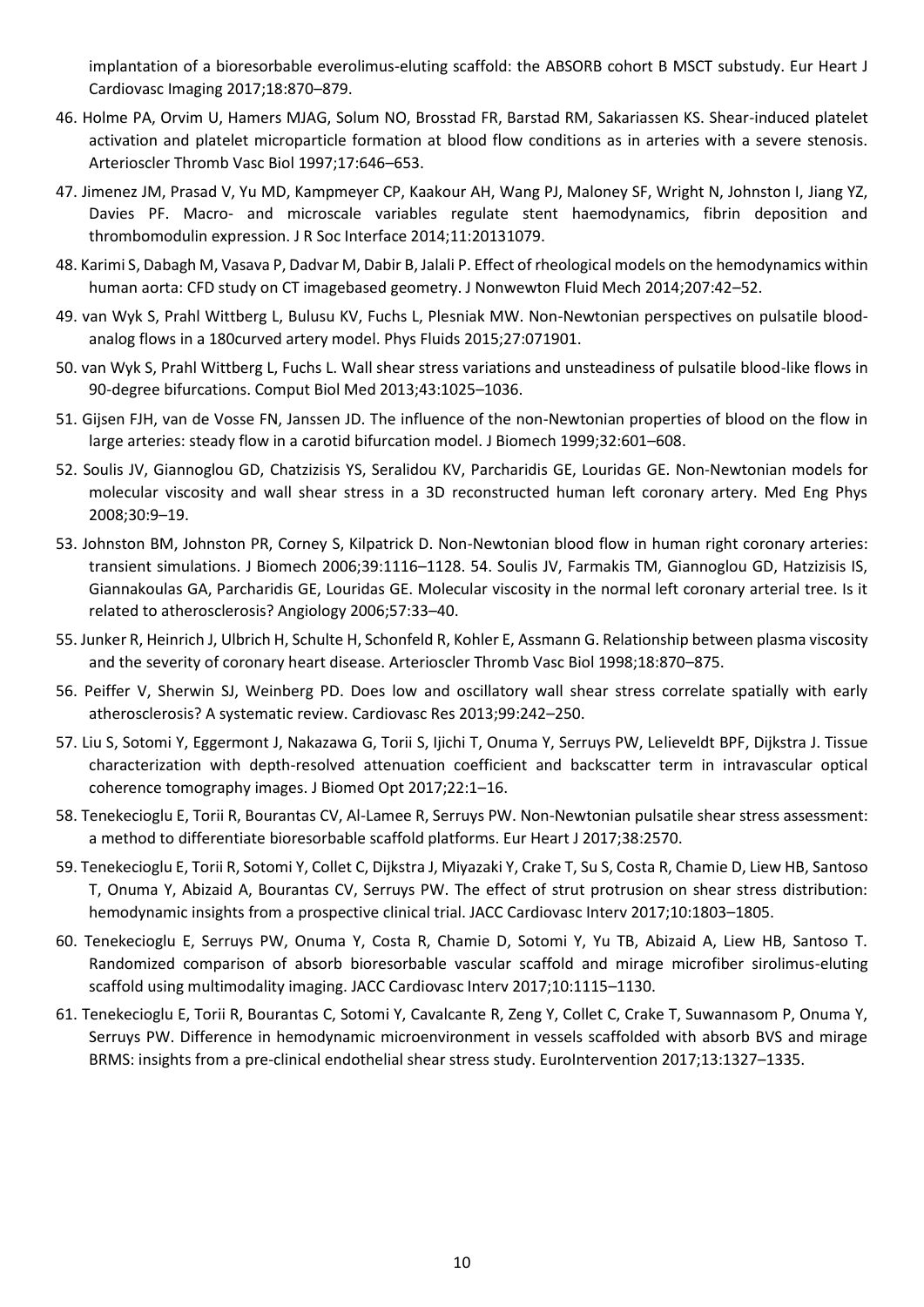**Table 1** Baseline characteristics of the studied population (n=7, lesions=7)

| Age (years)                              | $62 \pm 9$ |  |  |  |  |
|------------------------------------------|------------|--|--|--|--|
| Male                                     | 4 (57)     |  |  |  |  |
| Hypertension                             | 3(43)      |  |  |  |  |
| Hypercholesterolaemia                    | 5(71)      |  |  |  |  |
| Diabetes mellitus                        | 0(0)       |  |  |  |  |
| Current smoking                          | 1(14)      |  |  |  |  |
| Prior percutaneous coronary intervention | 2(29)      |  |  |  |  |
| Prior myocardial infarction              | 2(29)      |  |  |  |  |
| Stable angina                            | 5(71)      |  |  |  |  |
| Unstable angina                          | 1(14)      |  |  |  |  |
| Silent ischaemia                         | 0(0)       |  |  |  |  |
| <b>Treated vessel</b>                    |            |  |  |  |  |
| Left anterior descending artery          | 5 (71)     |  |  |  |  |
| Left circumflex artery                   | 1(14)      |  |  |  |  |
| Right coronary artery                    | 1(14)      |  |  |  |  |
| Ramus intermedius                        | 0(0)       |  |  |  |  |

Values are mean ± standard deviation or *n* (%)

#### **Table 2** Procedural characteristics

|                                          | $n = 7$ , lesions = 7 |
|------------------------------------------|-----------------------|
| ACC/AHA legion class                     |                       |
| А                                        | 0(0)                  |
| <b>B1</b>                                | 5 (71)                |
| <b>B2</b>                                | 2(29)                 |
| C                                        | 0(0)                  |
| Pre-dilatation                           | 7/7(100)              |
| Mean pre-dilatation pressure (atm)       | $11.77 \pm 2.56$      |
| Diameter of scaffolds (mm)               | $3.00 \pm 0.0$        |
| Expected scaffold diameter (mm)          | $3.26 \pm 0.10$       |
| Total length of study devices (mm)       | $18.0 \pm 0.0$        |
| Nominal scaffold area (mm <sup>2</sup> ) | $7.07 \pm 0.0$        |
| Expected scaffold area ( $mm2$ )         | $8.37 \pm 0.53$       |
| Mean deployment pressure (atm)           | $13.00 \pm 3.01$      |
| Post-dilatation                          | 4/7(57)               |
| Mean post-dilatation pressure (atm)      | $17.64 \pm 5.28$      |
| Procedural complications                 | 0/7(0)                |
| Clinical device success                  | 7/7 (100)             |
| Clinical procedure sucess                | 7/7 (100)             |

Values are mean ± standard deviation or *n* (%)

ACC, American College of Cardiology; AHA, American Heart Association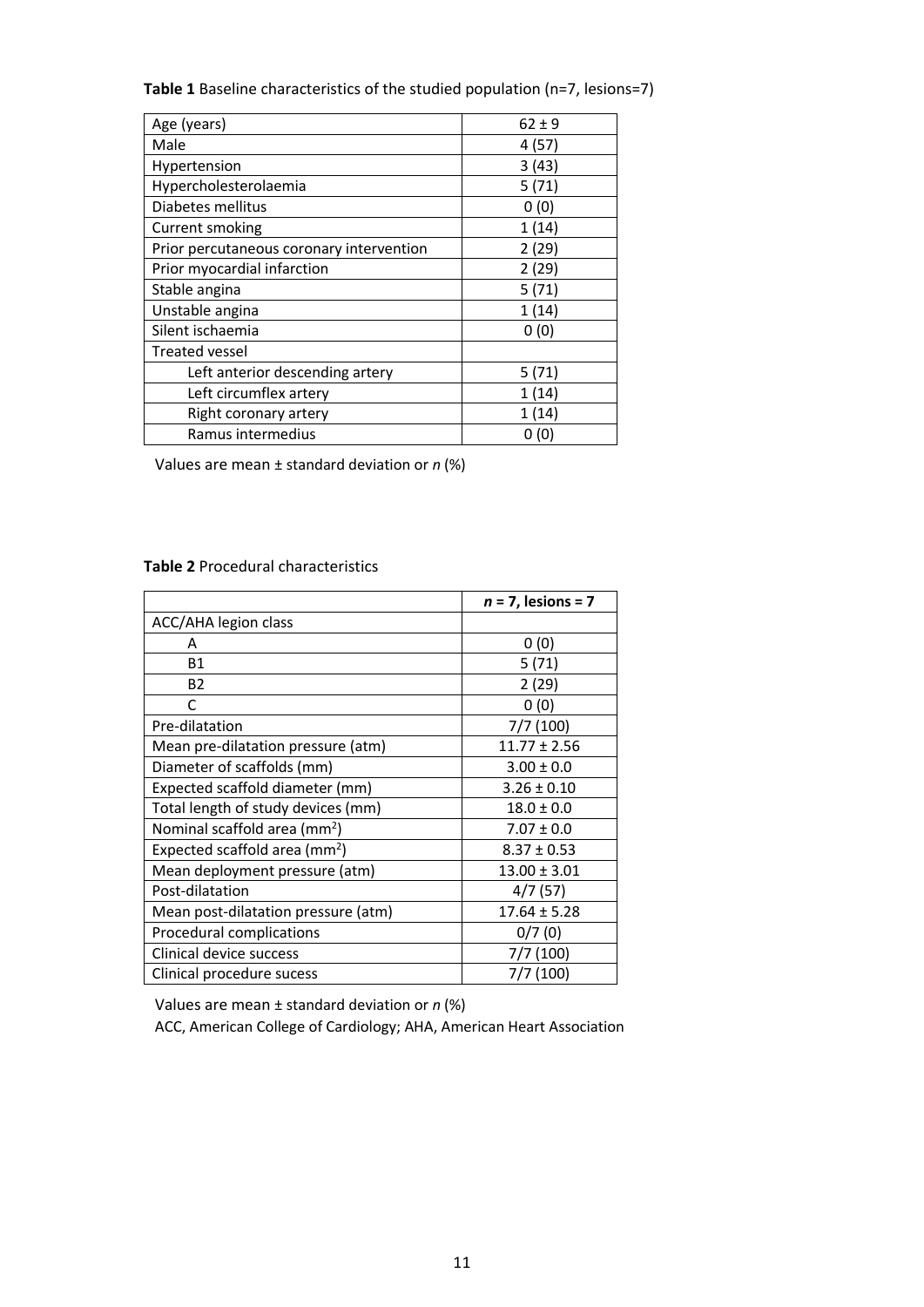**Table 3** Pulsatility-dependent endothelial shear stress at baseline and 5 years, all cases combined

|                 |                              | Systole                     |           | <b>Diastole</b>  |                              | Time-averaged |                            |                              |          |
|-----------------|------------------------------|-----------------------------|-----------|------------------|------------------------------|---------------|----------------------------|------------------------------|----------|
|                 | <b>Baseline</b>              | 5 years                     | P-value   | <b>Baseline</b>  | 5 years                      | P-value       | <b>Baseline</b>            | 5 years                      | P-value  |
|                 | (95% CI)                     | (95% CI)                    |           | (95% CI)         | (95% CI)                     |               | (95% CI)                   | (95% CI)                     |          |
| ESS < 1         | 53.31                        | 38.37                       | 0.042     | 6.9              | 2.78                         | 0.008         | 15.92                      | 4.99                         | < 0.0001 |
|                 | $(14.23 \text{ to } 102.61)$ | (-24.11 to 99.05)           |           | (-5.02 to 17.74) | $(-10.72 \text{ to } 12.83)$ |               | $(1.06 \text{ to } 27.89)$ | $(-10.42 \text{ to } 18.16)$ |          |
| $1 <$ ESS $<$ 7 | 46.23                        | 58.98                       | 0.067     | 68.79            | 61.28                        | 0.434         | 76.93                      | 80.7                         | 0.546    |
|                 | $(-0.88 \text{ to } 84.10)$  | $(6.01 \text{ to } 116.29)$ |           | (36.82 to 91.75) | $(1.66 \text{ to } 122.01)$  |               | (58.67 to 94.70)           | (46.40 to 123.14)            |          |
| ESS > 7         | 0.46                         | 2.65                        | <b>NS</b> | 24.31            | 35.94                        | 0.218         | 7.15                       | 14.31                        | 0.281    |
|                 | $(-1.65 \text{ to } 2.03)$   | (0 to 9.89)                 |           | (-6.06 to 58.17) | (-30.82 to 102.02)           |               | (-8.16 to 20.21)           | (-31.11 to 49.68)            |          |

Values are expressed as percent lumen area exposed to low, moderate, and high ESS.

CI, confidence interval; ESS, endothelial shear stress; NS, not significant.

**Table 4** Local blood viscosity at baseline and 5 years, all cases combined

|           |                                       | <b>Systole</b>              |                 | <b>Diastole</b>           |                           | Time-averaged   |                            |                           |       |
|-----------|---------------------------------------|-----------------------------|-----------------|---------------------------|---------------------------|-----------------|----------------------------|---------------------------|-------|
|           | <b>Baseline</b><br>P-value<br>5 years |                             | <b>Baseline</b> | P-value<br>5 years        |                           | <b>Baseline</b> | 5 years                    | P-value                   |       |
|           | (95% CI)                              | (95% CI)                    |                 | (95% CI)                  | (95% CI)                  |                 | (95% CI)                   | (95% CI)                  |       |
| Maximum   | $8.84 \pm 1.79$                       | $5.33 \pm 3.63$             | 0.043           | $4.46 \pm 1.50$           | $3.18 \pm 0.90$           | 0.063           | $4.30 \pm 1.54$            | $3.21 \pm 0.57$           | 0.028 |
| viscosity | $(4.01 \text{ to } 13.70)$            | $(-5.31 \text{ to } 13.25)$ |                 | $(0.23 \text{ to } 7.88)$ | $(0.58 \text{ to } 5.52)$ |                 | $(-0.08 \text{ to } 7.82)$ | $(1.51 \text{ to } 4.84)$ |       |

Relative viscosity is expressed as a ratio of non-Newtonian viscosity to the constant Newtonian viscosity (0.0035 Pa s). Maximum viscosity values are presented as relative viscosity± standard deviation.

CI, confidence interval; Pa, pascal.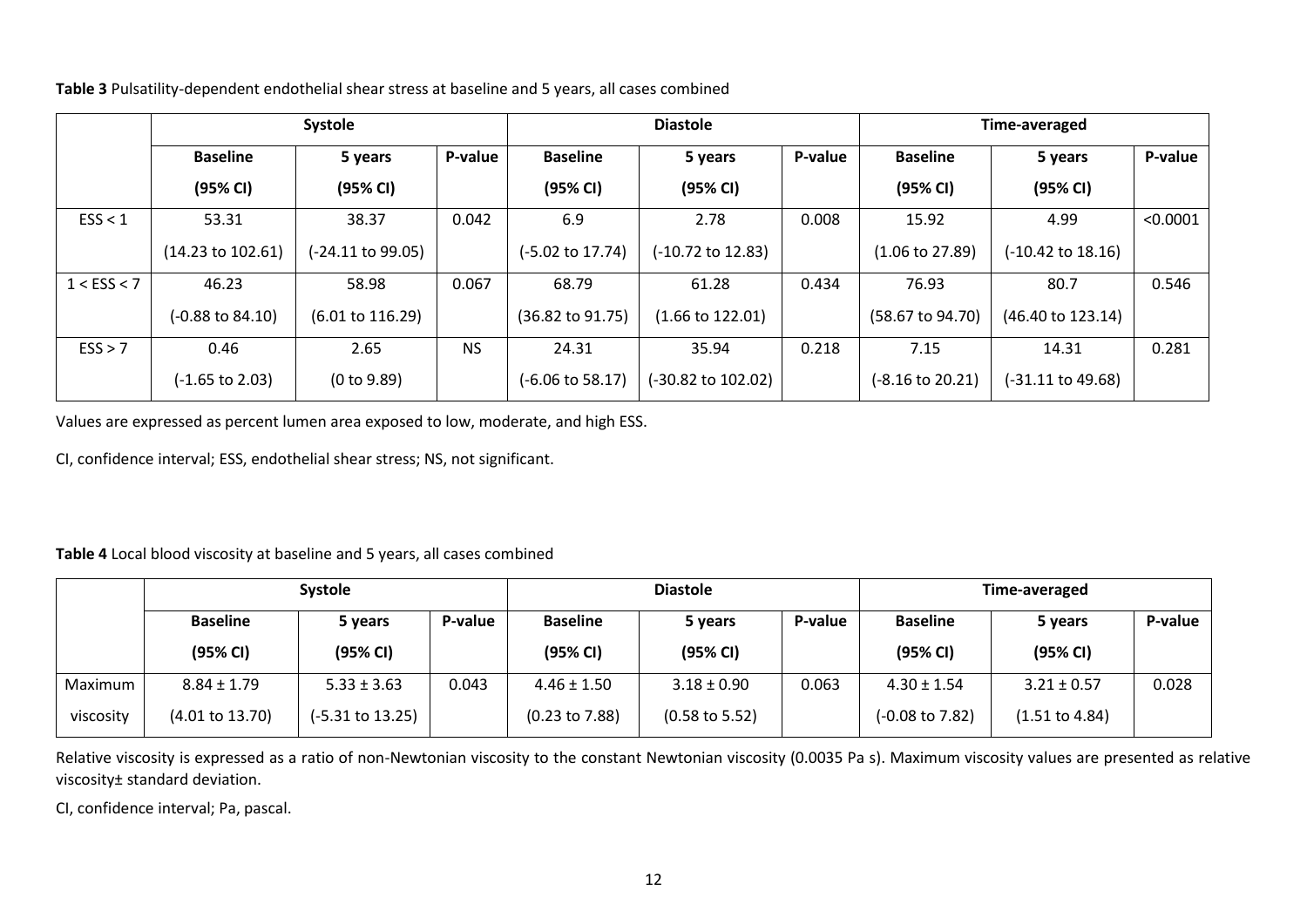

**Figure 1** Three-dimensional arterial models were reconstructed from the fusion of angiography and optical coherence tomography. (A, E) Angiography was used to extract the vessel centreline in the scaffolded segment (between white lines). (B, C, F, G) Optical coherence tomography images were used to generate the detailed lumen and scaffold surface. Representative optical coherence tomography images show the same locations at baseline and 5 years (green and orange arrows). (D, H) Computational fluid dynamic simulations were performed to calculate endothelial shear stress and local blood viscosity. ESS, endothelial shear stress.



**Figure 2** Histogram demonstrating percent of the lumen area exposed to various levels of endothelial shear stress at baseline and 5 years for each case. ESS, endothelial shear stress.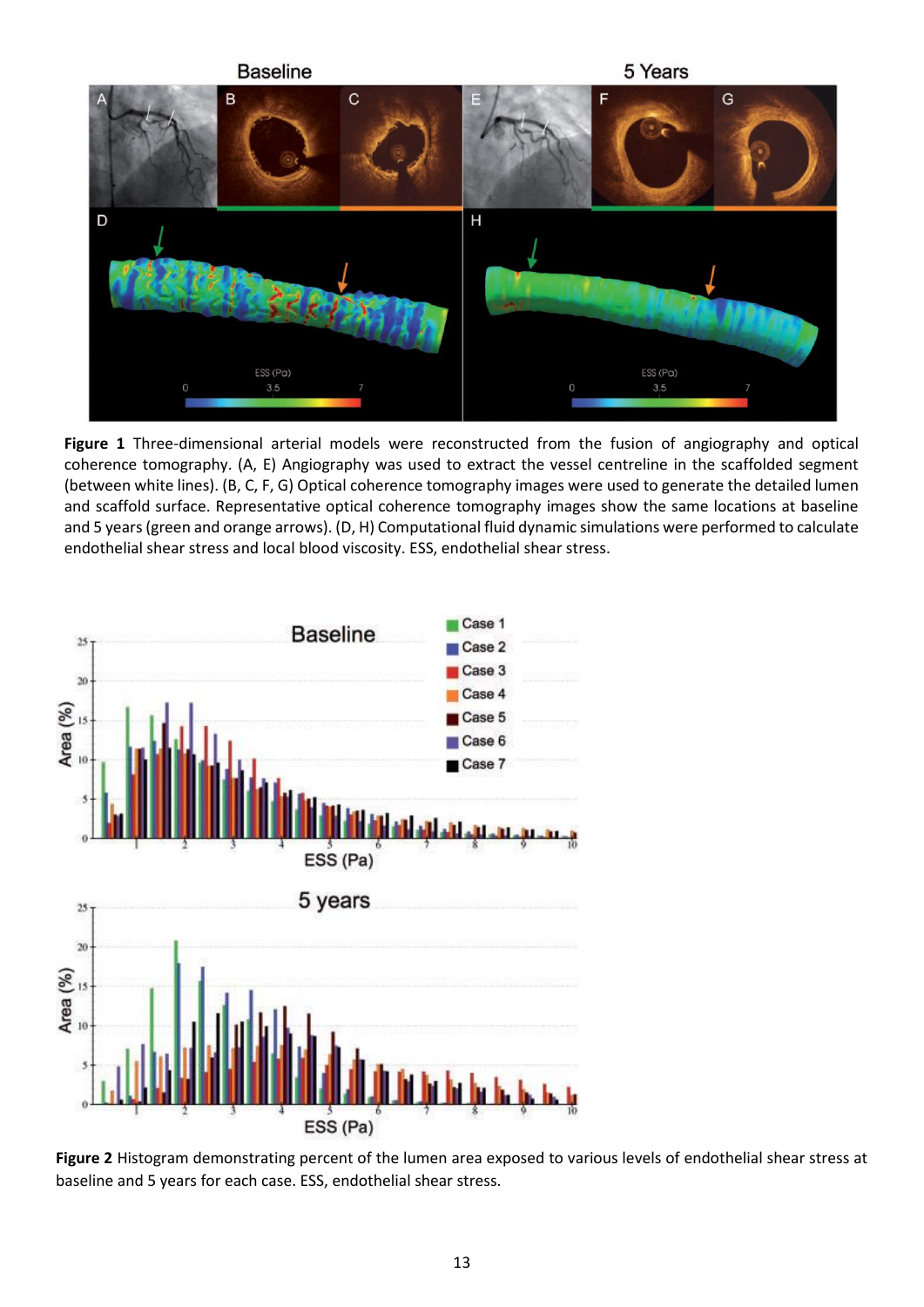

**Figure 3** Scatterplot of baseline endothelial shear stress vs. the interval change in lumen area over 5 years for all cases combined, coloured by the relative density of data points (yellow indicates high density, blue indicates low density). Baseline and 5-year arterial reconstructions were precisely aligned and compared on a frameby-frame basis. Higher baseline endothelial shear stress values are correlated with an increase in lumen area over 5 years. ESS, endothelial shear stress.



**Figure 4** After optimal alignment, baseline and 5-year arterial reconstructions were compared on a point-by-point basis. A scatterplot of baseline endothelial shear stress vs. the interval change in lumen radius over 5 years from a single representative case, coloured by density of data points (yellow indicates high density; blue indicates low density). Qualitatively, higher baseline endothelial shear stress values are correlated with an increase in lumen radius at that point over 5 years. ESS, endothelial shear stress.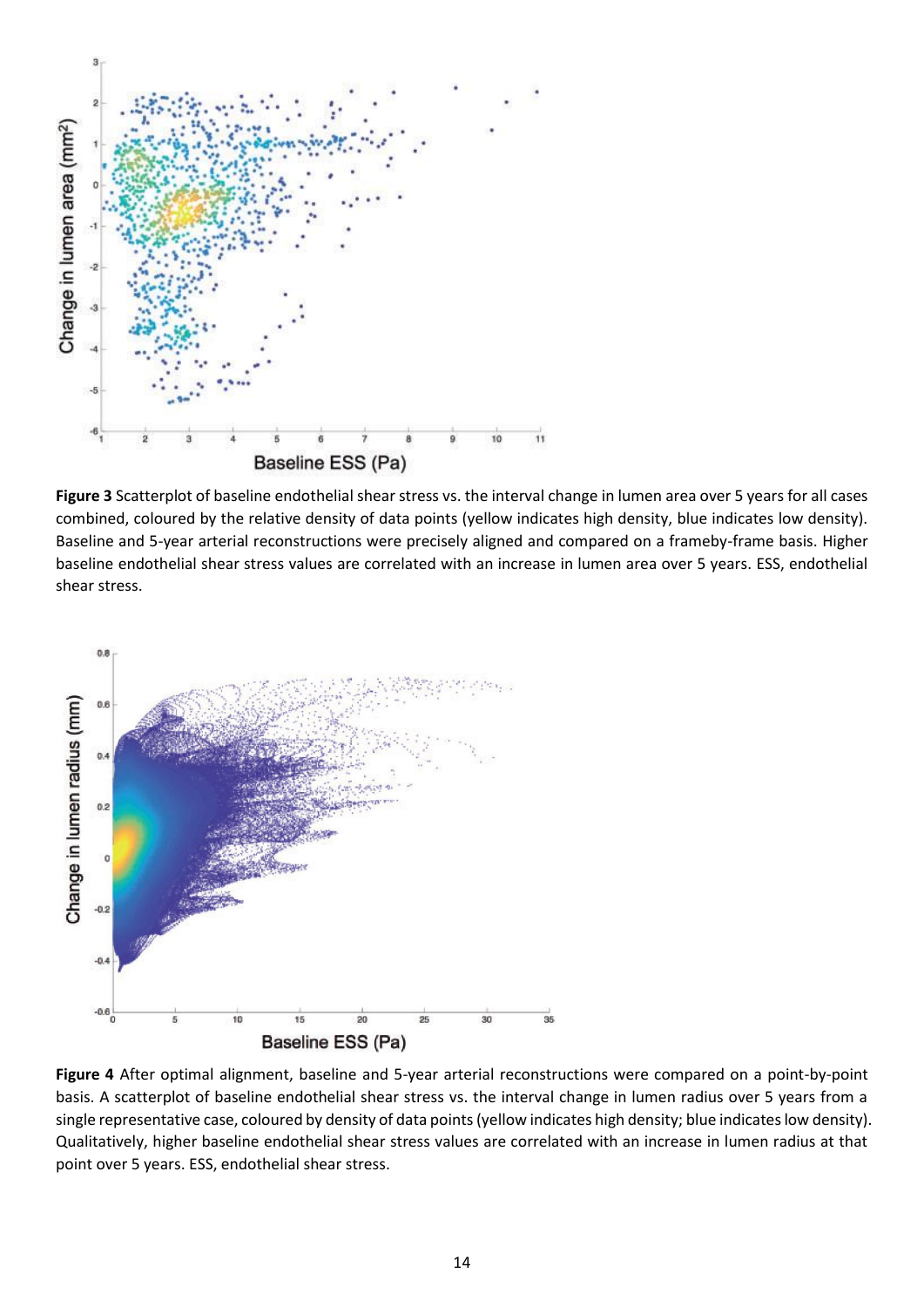

**Figure 5** (A, B) Time-averaged endothelial shear stress within the scaffolded segment. (C, D) Longitudinal cut-plane view of the scaffolded segment, with volume-rendered near-wall regions of high blood viscosity. The lumen surface is solid white in colour. Regions of red indicate relative viscosity >1.4. (C) At baseline, regions of high viscosity localise to the inter-strut region and the distal segment of the curved artery. (C1) A closer view shows that after implantation, high viscosity may extend over struts and further into the lumen (white arrowheads). (D, D1) By 5 years, a region of high viscosity persists at the distal curvature, however, the inter-strut regions of high viscosity have largely disappeared.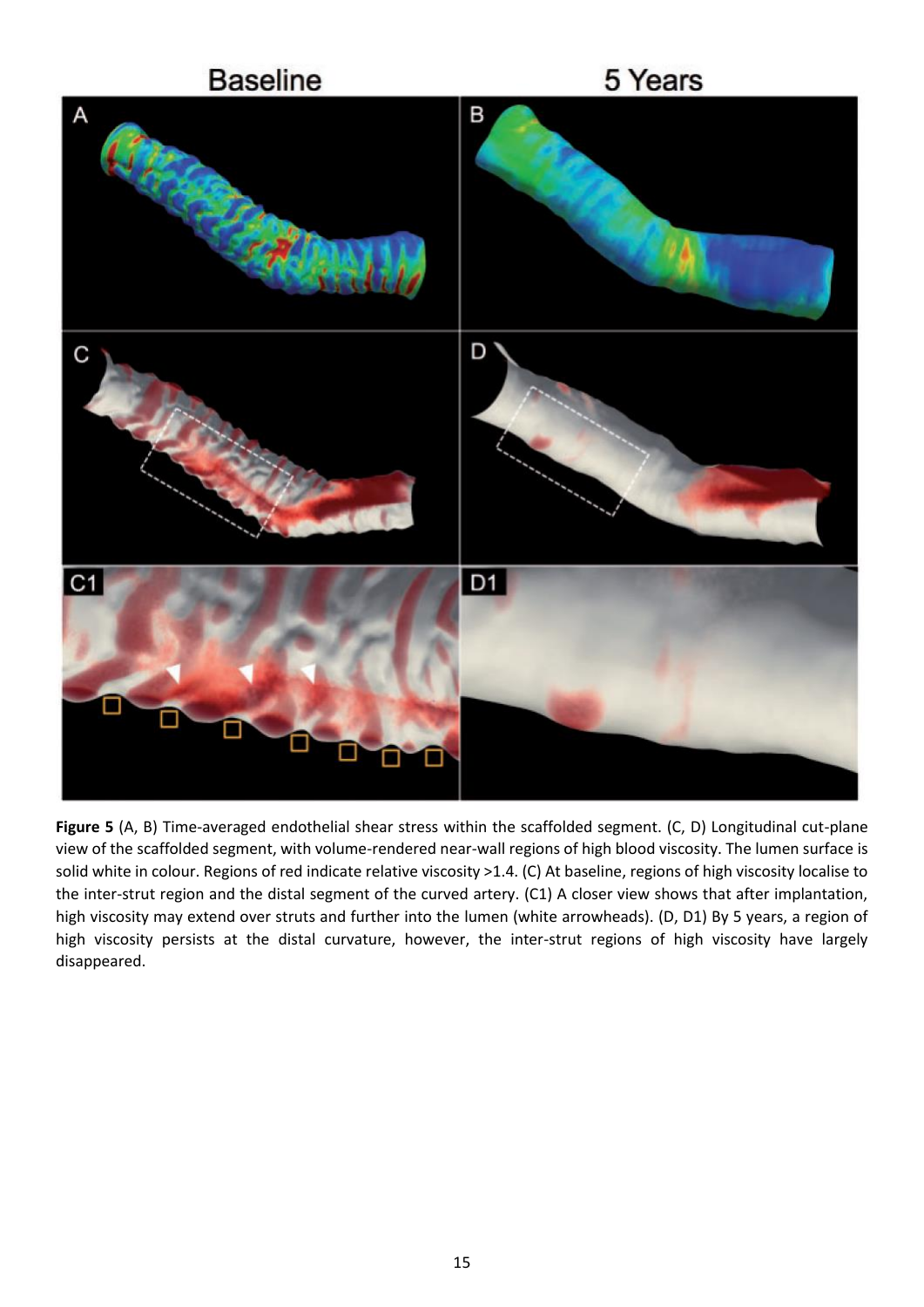

**Take home figure** Pulsatile computational fluid dynamic simulation provides detailed local haemodynamics in diastole and systole. (A, B) At baseline, the vessel has a corrugated appearance arising from high endothelial shear stress on top of scaffold struts and low endothelial shear stress in between. (C, D) At 5 years, only broad swaths of low,moderate, and high endothelial shear stress remain. (B1, D1) Cut-plane views of the area within the dashed white box in B and D, respectively, demonstrate laminar flow at the centre of the artery but micro-recirculation near the wall. By 5 years systolic micro-recirculation has been eliminated. (B2, D2) Enlarged view of area within the dashed white box in B1 and D1, respectively, show that micro-recirculation occurs only at baseline between scaffold struts. ESS, endothelial shear stress.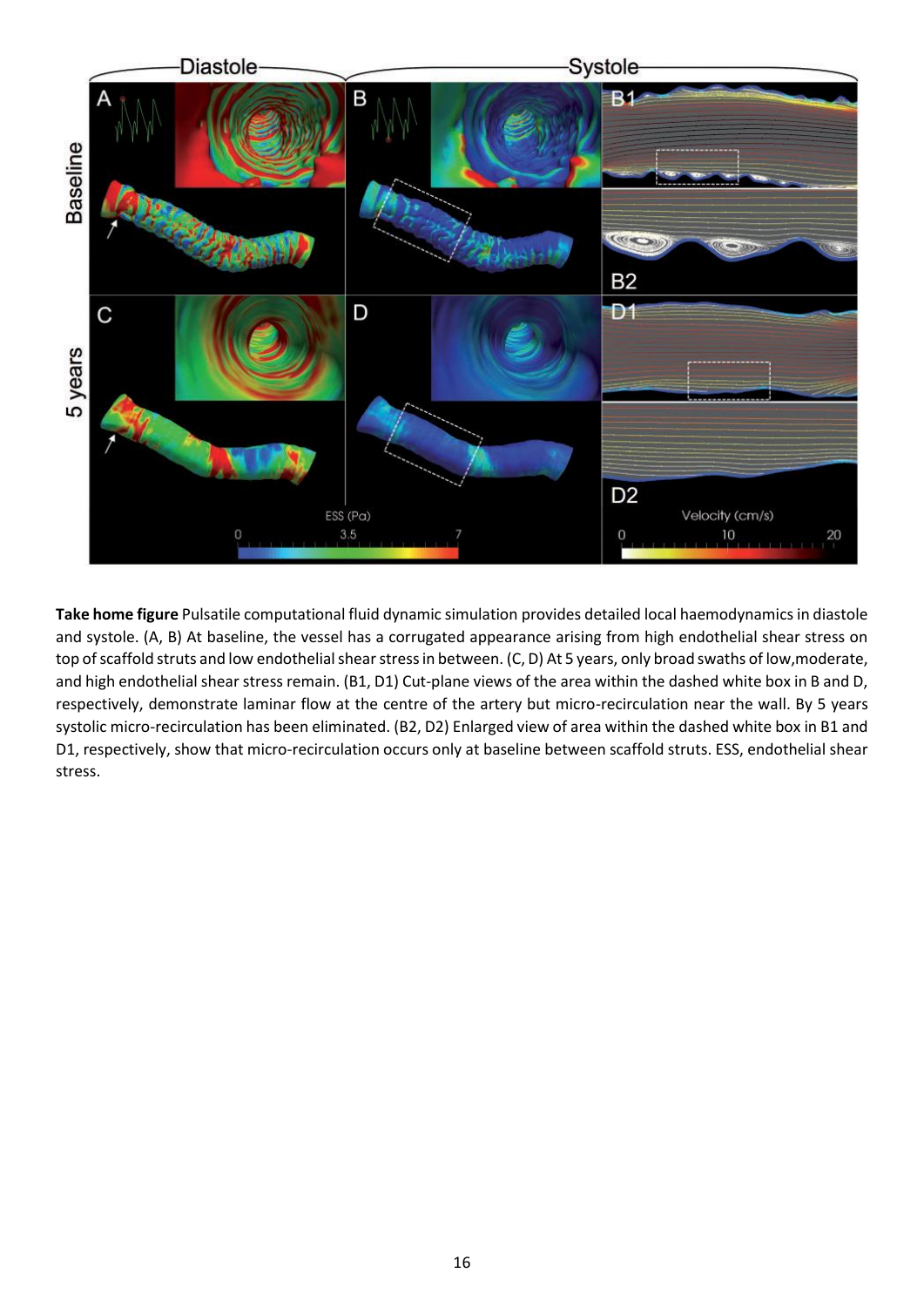### **Supplementary material**

#### **Methods**

#### *Selection of ESS thresholds*

Since a normal range of ESS values are exceedingly difficult to measure directly in vivo, there are no definitively established thresholds for "low" and "high" ESS. However, estimates calculated from experimental data suggest a normal range between 1-7 Pa, and perhaps a great deal higher in complex geometries. Similarly, ESS values below 0.5-1 Pa seem to be associated with endothelial dysfunction. To our knowledge, there is no such empirically-derived threshold for what is considered high ESS. Therefore, with the understanding that these are somewhat arbitrary thresholds, ESS was classified as low (<1 Pa), moderate  $(1-7 \text{ Pa})$ , or high  $(>7 \text{ Pa})$ .

#### **Results**

#### *Changes in ESS over five years in individual cases*

During diastole, all cases showed a decrease in exposure to low ESS over five years, which was balanced by increases in either moderate or high ESS, and in some cases both. Whereas Cases 1 and 2 demonstrated increased exposure to moderate ESS, Cases 3-7 demonstrated greater increases in high ESS (**Online Table 2**). This accounted for the mean increase in diastolic exposure to high ESS. In systole, Cases 1 and 2 demonstrated a very slight increase in exposure to low ESS but cases 3-7 consistently demonstrated a decrease in exposure to low ESS that, except for Case 6, was mainly accounted for by increases in moderate ESS. Time averaged results largely reflect the systolic and diastolic ESS patterns: every case demonstrated a decrease in exposure to ESS<1 Pa, with a concomitant increase in moderate and/or high ESS. Again, Cases 1 and 2 showed large increases in exposure to moderate ESS, whereas 3-7 demonstrated greater increases in exposure to high ESS.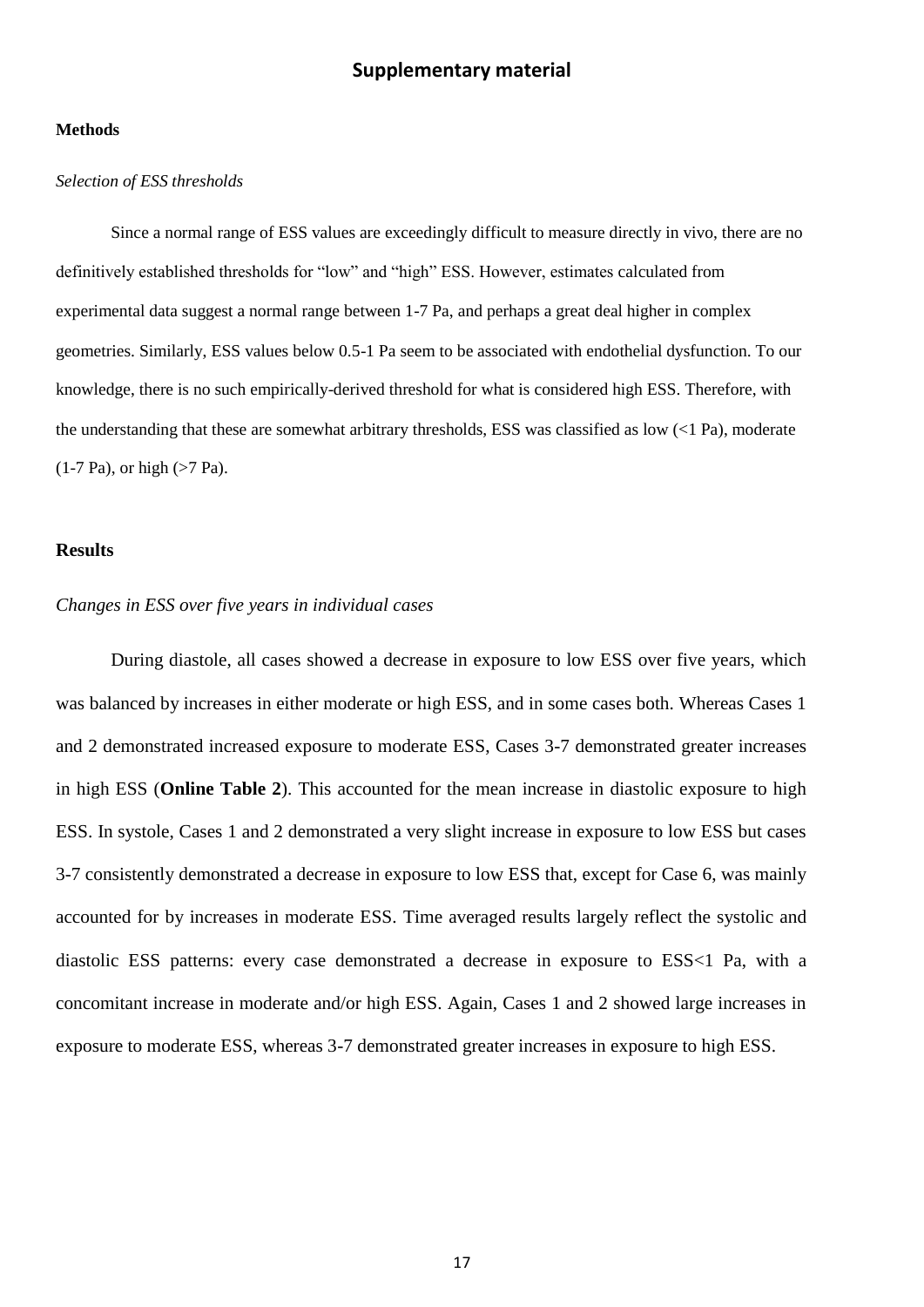# **Supplementary Table 1: Five-year clinical outcomes**

|                                                   | $N=7$ , lesions=7 |
|---------------------------------------------------|-------------------|
| All deaths                                        | $0(0\%)$          |
| Cardiac deaths                                    | $0(0\%)$          |
| Myocardial infarction per protocol                | $0(0\%)$          |
| Target vessel myocardial infarction               | $0(0\%)$          |
| Non-target vessel myocardial infarction           | $0(0\%)$          |
| All target-lesion revascularisation               | $0(0\%)$          |
| All target-vessel revascularisation               | $0(0\%)$          |
| Non-target-vessel revascularisation               | $0(0\%)$          |
| All revascularisation                             | $0(0\%)$          |
| Definite scaffold or stent thrombosis             | $0(0\%)$          |
| Definite or probable scaffold or stent thrombosis | $0(0\%)$          |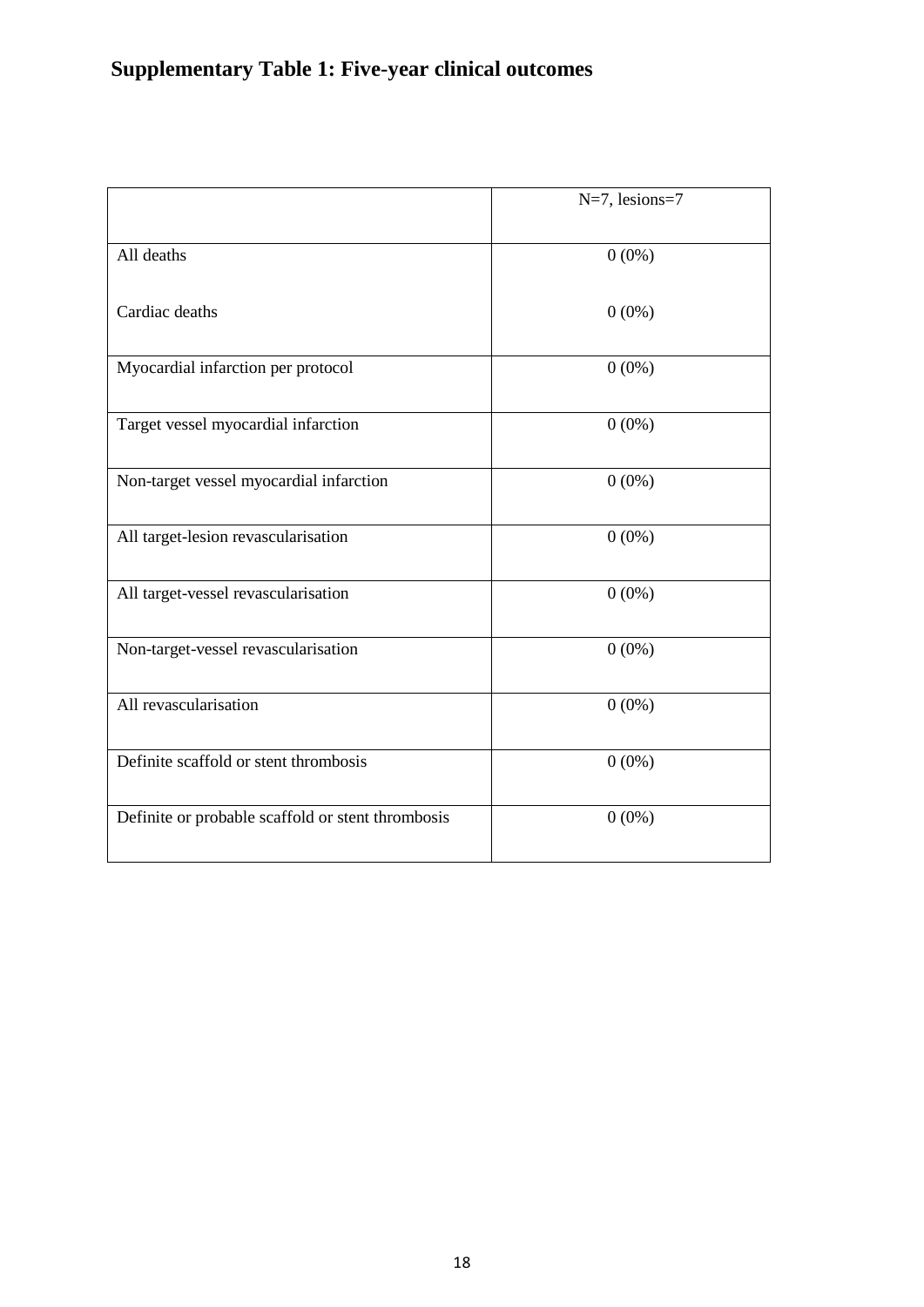# **Supplementary Table 2:** Pulsatility-dependent ESS at baseline and five-years, each case

| <b>Case</b>    |                 |                  | <b>Systole</b>   |                 | <b>Diastole</b>  | Time-averaged   |         |  |
|----------------|-----------------|------------------|------------------|-----------------|------------------|-----------------|---------|--|
|                | ESS (Pa)        | <b>Baseline</b>  | 5 Years          | <b>Baseline</b> | 5 Years          | <b>Baseline</b> | 5 Years |  |
|                | $\leq$ 1        | 70.95            | 72.88            | 11.02           | 2.91             | 26.34           | 10.01   |  |
| $\mathbf{1}$   | $1 <$ ESS $<$ 7 | 28.81            | 27.12            | 70.02           | 87.71            | 69.18           | 89.42   |  |
|                | >7              | 0.24             | $\overline{0}$   | 18.96           | 9.38             | 4.48            | 0.57    |  |
|                | $\overline{1}$  | 60.35            | 61.52            | 8.23            | $\overline{0.3}$ | 17.4            | 1.32    |  |
| $\overline{2}$ | $1 <$ ESS $<$ 7 | 39.65            | 38.48            | 63.85           | 83.16            | 78              | 98.02   |  |
|                | >7              | $\boldsymbol{0}$ | $\overline{0}$   | 27.92           | 16.54            | 4.6             | 0.66    |  |
|                | $\leq$ 1        | 55.06            | 17.29            | 3.04            | 0.51             | 10.08           | 0.79    |  |
| 3              | $1 <$ ESS $<$ 7 | 44.94            | 72.82            | 78.47           | 25.79            | 87.38           | 53.07   |  |
|                | >7              | $\overline{0}$   | 9.89             | 18.49           | 73.7             | 2.54            | 46.14   |  |
|                | $\leq$ 1        | 53.94            | 35.2             | 5.27            | 2.84             | 15.74           | 7.22    |  |
| $\overline{4}$ | $1 <$ ESS $<$ 7 | 45.37            | 64.66            | 61.15           | 50.27            | 70.17           | 75.06   |  |
|                | >7              | 0.69             | 0.14             | 33.58           | 46.89            | 14.09           | 17.72   |  |
|                | $\leq$ 1        | 60.65            | 22.91            | 3.12            | 0.02             | 14.4            | 0.38    |  |
| 5              | $1 <$ ESS $<$ 7 | 39.28            | 77.09            | 63.73           | 47.12            | 75.18           | 83.81   |  |
|                | >7              | 0.07             | $\overline{0}$   | 33.15           | 52.86            | 10.42           | 15.81   |  |
|                | $\overline{1}$  | 15.61            | 13.08            | 13.07           | 12.09            | 14.34           | 12.48   |  |
| 6              | 1 < ESS < 7     | 82.42            | 78.38            | 83.94           | 76.47            | 83.17           | 77.22   |  |
|                | >7              | 1.97             | 8.54             | 2.99            | 11.44            | 2.49            | 10.29   |  |
|                | $<1\,$          | 56.59            | 45.71            | 4.53            | 0.79             | 13.15           | 2.73    |  |
| $\tau$         | $1 <$ ESS $<$ 7 | 43.15            | 54.29            | 60.38           | 58.42            | 75.45           | 88.32   |  |
|                | >7              | 0.26             | $\boldsymbol{0}$ | 35.09           | 40.79            | 11.4            | 8.95    |  |

Values are expressed as percent of lumen area exposed to low, moderate, and high ESS